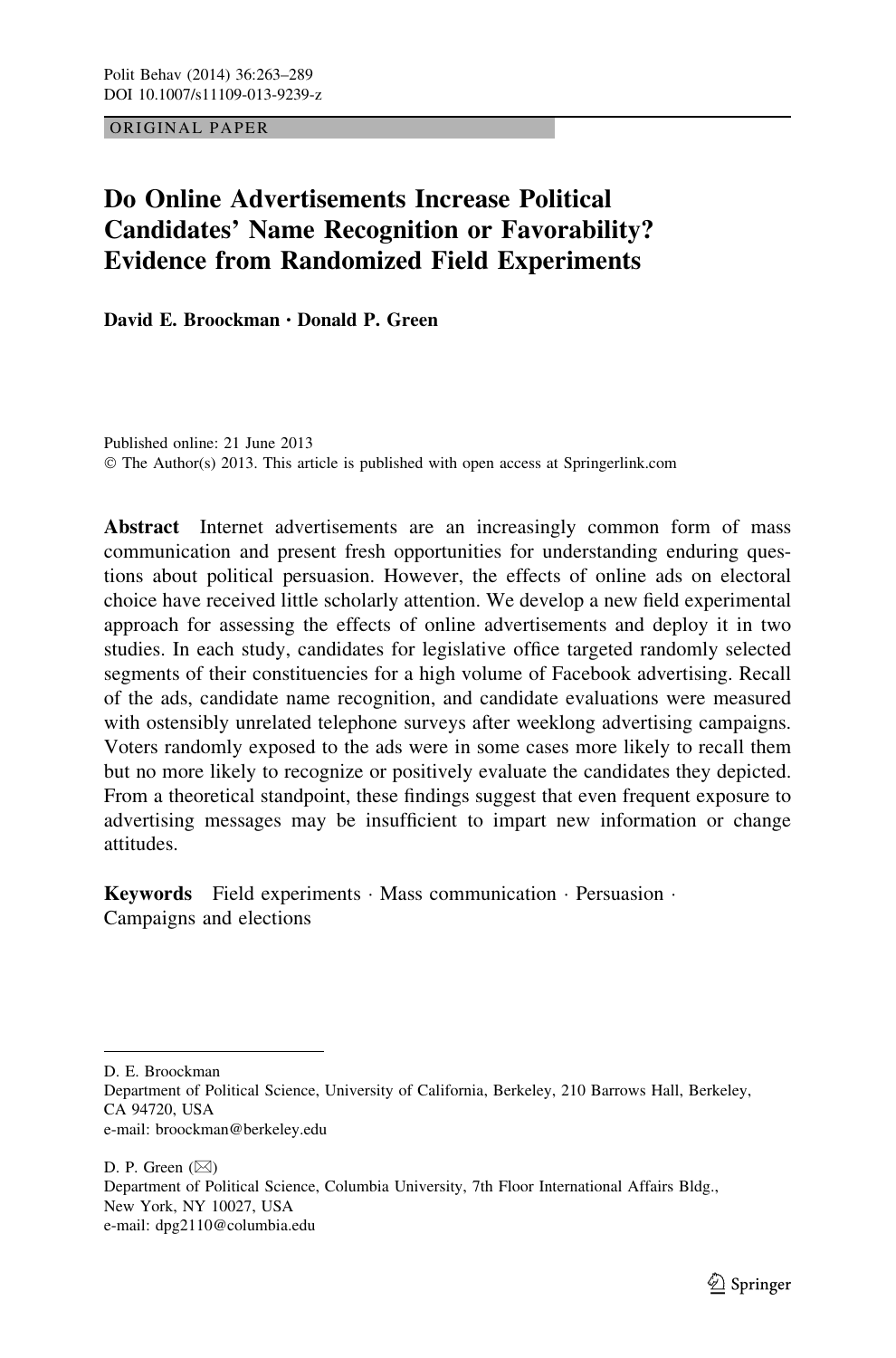Internet advertising is rapidly becoming a medium of choice for governments, political parties, corporations, activists, and others to win support, sell products, budge stubborn prejudices, and otherwise shape the public's perceptions, beliefs, and behavior. Nearly \$40 billion was spent on online advertising in the United States in 2012, surpassing the amount spent on once-supreme print advertisements (eMarketer [2012a,](#page-24-0) [b\)](#page-24-0); meanwhile, the audience for online ads has become enormous—about 85 % of Americans use the internet (Pew Internet and American Life Project [2012\)](#page-25-0), and currently one-third of the US adult population logs into Facebook alone at least once per day (Public Religion Research Institute [2012\)](#page-25-0).

In tandem with this broader sea change in mass communication, political campaigns' advertising efforts have also increasingly focused on online media indeed, the 2012 Obama and Romney campaigns appear to have spent roughly 25 % of their advertising dollars on Internet ads, or around  $10-15\%$  of their overall budgets (Kaye [2012](#page-25-0); see also Kaid [2012](#page-25-0) for review). Yet in comparison to the extensive literatures investigating the political influence of traditional media such as newspaper coverage (e.g., Mondak [1995;](#page-25-0) Ladd and Lenz [2009\)](#page-25-0) and television broadcasts (e.g., Iyengar [1991;](#page-25-0) Gerber et al. [2011a\)](#page-24-0), the research literature on internet advertising remains sparse.

In addition to their growing political significance, online advertisements also present scholars fresh opportunities to investigate enduring questions about the effects of mass communication. Internet advertisements can be deployed with great frequency, nearly guaranteeing that individuals who visit specific sites are exposed; likewise, the ads often present information (such as a candidate's name) that one would not expect motivated reasoners (Taber and Lodge [2013](#page-26-0)) to reject. These conditions would seem to be ideal for persuasion under theories of attitude change that emphasize the impact of repeated exposure to even subtle messages (e.g., Zajnoc [1968](#page-26-0); Atkin and Heald [1976;](#page-23-0) Bargh et al. [1992](#page-23-0); Lodge et al. [1995](#page-25-0); Grimmer et al. [2012](#page-24-0); Kam and Zechmeister [2013](#page-25-0)), and the special potency of messages that are not at odds with prior beliefs or values (e.g., Zaller [1996;](#page-26-0) Taber and Lodge [2013;](#page-26-0) Ladd and Lenz  $2009$ .<sup>1</sup>

On the other hand, for mass messages to bring about enduring attitude change exposed individuals may need to desire retaining the information the messages contain (e.g., Petty and Cacioppo [1986\)](#page-25-0). Consistent with studies suggesting that individuals typically forget televised messages within a matter of days or hours (e.g., Gerber et al. [2011a;](#page-24-0) Hill et al. [2012;](#page-24-0) Patterson and McClure [1977](#page-25-0); Sears and Kosterman [1994](#page-25-0)), we might expect online advertisements to leave at most a fleeting impression on most viewers. Online advertisements present a unique empirical opportunity to distinguish between these hypotheses as they nearly guarantee that individuals will be repeatedly exposed to acceptable messages, with only individuals' motivation to retain those messages remaining as a barrier.

Notwithstanding the significance of Internet ads for political practice and theories of mass persuasion, their effects have rarely been assessed systematically. Empirical

 $1$  In the context of political campaigns, candidates for office have long been hypothesized to rely on brief and relatively uninformative advertising to build name recognition and support (e.g., Stokes [1963;](#page-25-0) Stokes and Miller [1966\)](#page-25-0).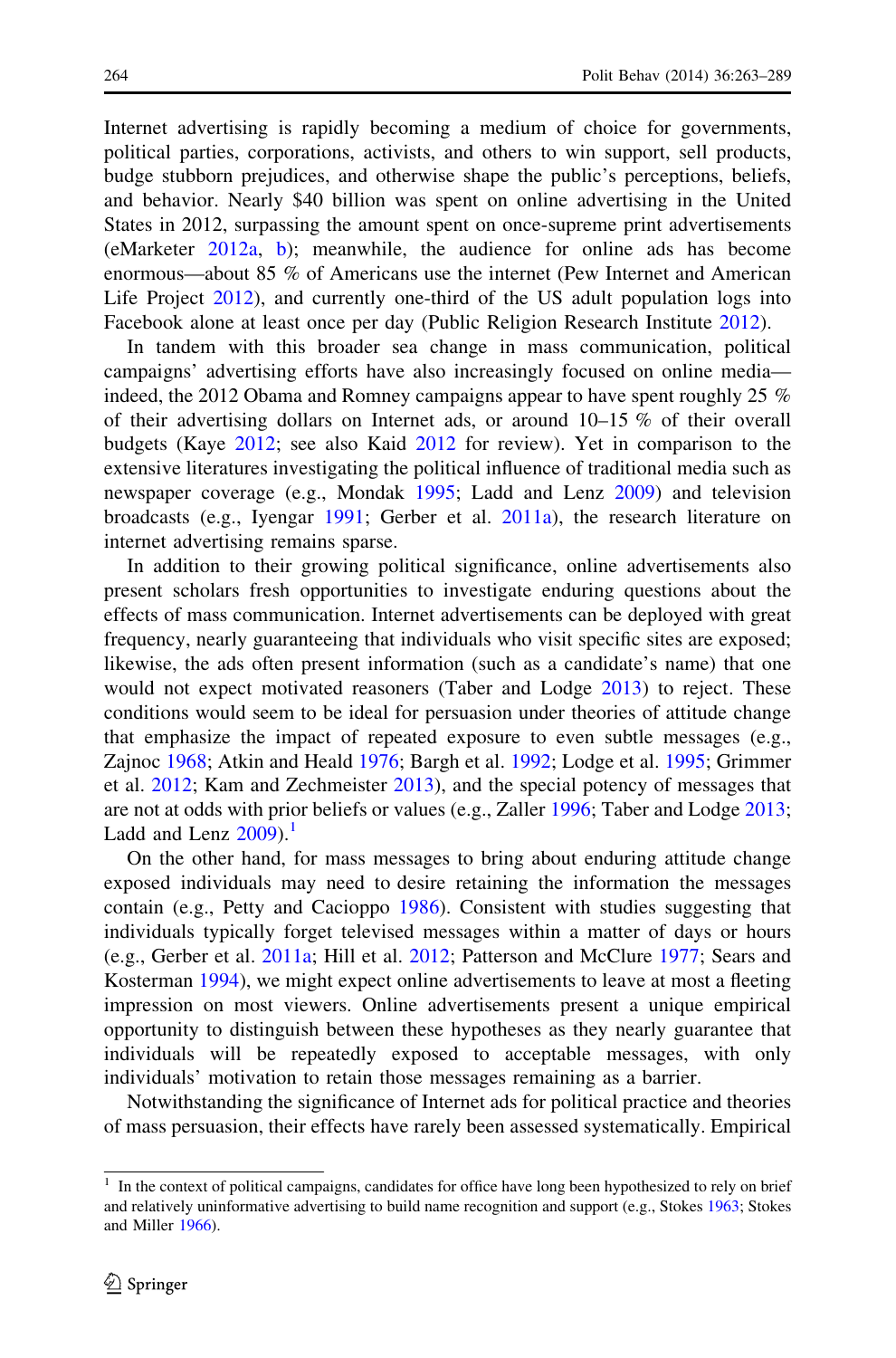research on online advertising in other disciplines has largely neglected the study of ads that seek to change minds or affect 'offline' behaviors; most existing research focuses on immediate online purchases, click behavior, installation of software applications, and online charitable giving (Goldfarb and Tucker [2011](#page-24-0); Bakshy et al. [2012;](#page-23-0) Lewis et al. [2012;](#page-25-0) Ryan [2012](#page-25-0); Aral and Walker [2010](#page-23-0); Lacetera et al. [2012\)](#page-25-0). To the extent experimental research has attempted to identify the effect of internet advertising on the public's perceptions, beliefs, evaluations, or 'offline' behavior, subjects are typically aware that they are being studied, having been previously enrolled in a research study or asked to browse the internet while sitting in a researcher's lab (e.g., Danaher and Mullarkey [2003;](#page-24-0) Buscher et al. [2009;](#page-23-0) Grimmer et al. [2012](#page-24-0)). One of the few unobtrusive studies finds that online ads boost in-store purchases among pre-existing customers (Lewis and Reiley  $2012$ ), and the sole study to examine offline political outcomes finds that Facebook's reminders to vote nudge turnout upward, but only when accompanied by pictures of friends (Bond et al. [2012\)](#page-23-0).

In sum, despite their substantive and theoretical import, the effects of online advertisements on the public's political perceptions, beliefs, and evaluations remain a largely open question. In this article, we develop an experimental research strategy that uses clustered random assignment to gauge the effects of online advertising in real-world settings. We demonstrate the practical advantages of this method in the context of two political campaigns leading up to the November 2012 election. In the first study, a little-known Republican candidate for state legislative office conducted a week-long Facebook advertising campaign one month before the election. In the second study, a viable Democratic candidate for Congress purchased a week's worth of Facebook ads one week before the election.

The article is organized as follows. We begin by describing the experimental protocol we developed for evaluating the effects of online ads on political perceptions, beliefs, and evaluations. Next, we discuss the political settings in which the experiments took place, the nature and frequency of the experimental ads, and our outcome measures. Statistical results from both studies suggest that the online ads had little effect on their viewers' recognition or evaluation of the advertising candidate. We conclude by discussing the implications of the findings and suggesting avenues for future research.

#### Experimental Design

One of this study's contributions is the development of a feasible method for studying the effects of online advertising on the public's beliefs, perceptions, evaluations, and offline behavior. Because the identities of Internet users are typically proprietary information, to date it has proven difficult for scholars and advertisers to rigorously investigate the impacts of online advertising.

<sup>2</sup> Bailard ([2012\)](#page-23-0) randomizes access to the Internet itself in Tanzania, which addresses a causal question that goes beyond the effects of specific Internet messages. See also Nickerson [\(2007](#page-25-0)) regarding the negligible effects of email reminders to vote and the growing research literature on how individuals use (and fail to use) the Internet for political purposes (e.g., Carlisle and Patton [2013\)](#page-24-0).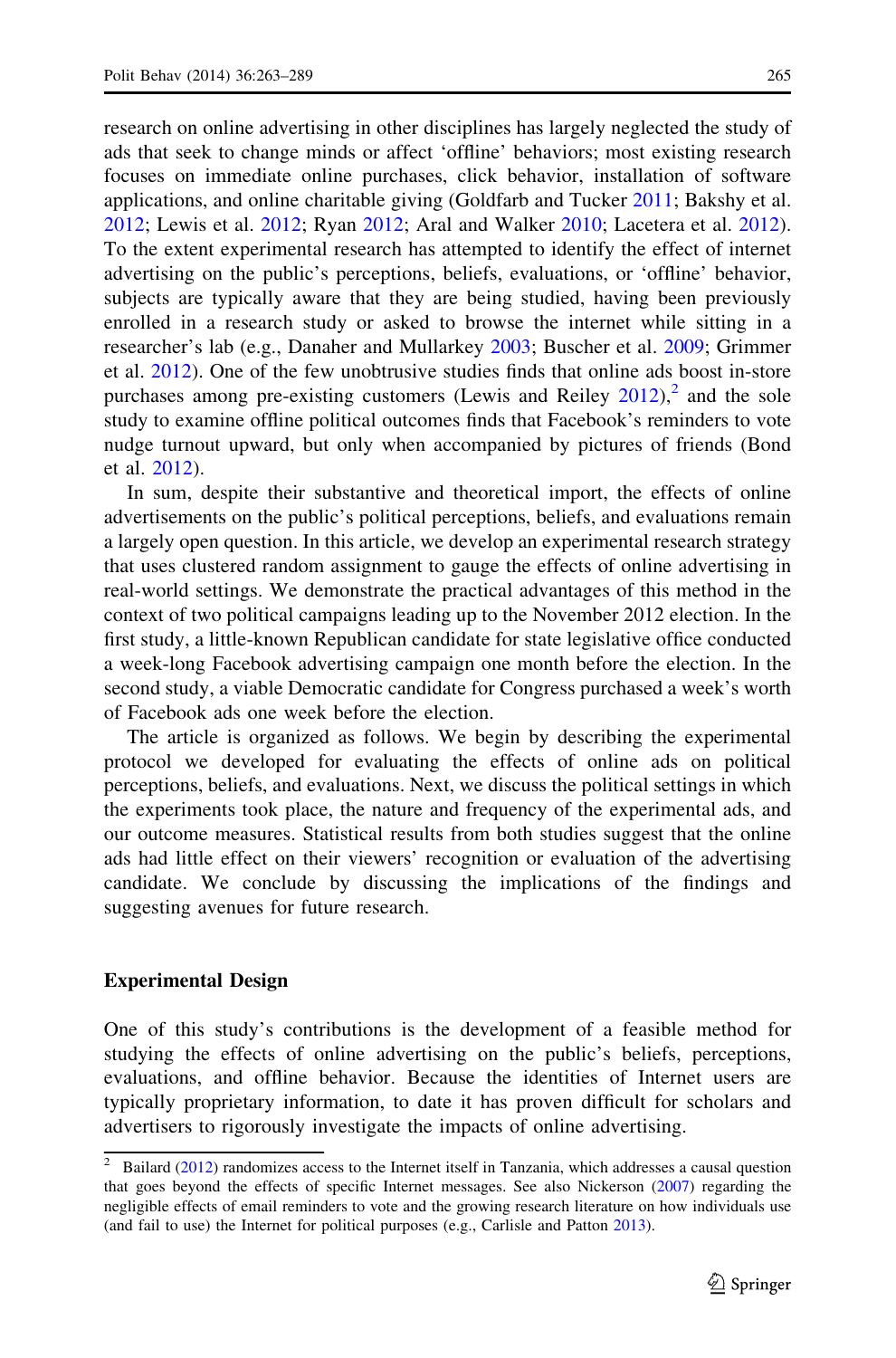Our method takes advantage of the fact that online advertising platforms typically permit advertisements to be targeted to individuals on the basis of predefined and mutually exclusive attributes. For example, Facebook, the platform we employ in the present studies, allows advertisements to be targeted on the basis of users' age, gender, and location; one could thus instruct Facebook to deliver a given ad only to 24-year-old males residing in San Francisco. As Ryan ([2012\)](#page-25-0) has shown, such demographic targeting permits researchers to conduct cluster randomized experiments on the platform, with each cluster referring to individuals who share the same age (or range of ages), gender, and location.

We build on Ryan [\(2012](#page-25-0))'s approach by noting that these (and other) demographic characteristics targetable on websites like Facebook are also present in voter files, campaign finance reports, and a number of other publicly available registers of individuals. This demographic information forms a bridge between the targeting of online advertising and various public lists. When these data sources are merged, researchers can use the demographic information in these public records to ascertain which individuals were in the treatment and control groups of an online advertising campaign.

For example, if the cluster "24 year old males in San Francisco" were randomly assigned to be targeted for ads on Facebook, one would know that 24 year old males in the San Francisco voter file would be exposed to the ads if they used the website.<sup>3</sup> Subsequent telephone interviews with individuals residing in San Francisco could then be used to measure experimental outcomes. To estimate the effect of treatment assignment, the researcher need only compare individuals in clusters randomly assigned to be displayed the ads (e.g., 24 year old males in San Francisco) to individuals in clusters shown no ads (e.g., 24 year old males in Palo Alto, 25 year old females in San Francisco, etc.). In order to avoid priming subjects to draw the link between online ads and candidate evaluations, the telephone survey should ask questions regarding the key dependent variables (e.g., candidate name recall and vote choice) prior to any items about the use of online media or recall of the advertisements.

Previous attempts to assess the 'offline' effects of online advertisements have grown out of collaborations between scholars and online advertising firms that can target online advertisements at the individual level and match these users to individual-level outcomes such as voter turnout (Bond et al. [2012](#page-23-0); Lewis and Reiley [2012\)](#page-25-0). Unfortunately, few researchers have the opportunity to collaborate with firms like Facebook, and even online advertisers themselves often have difficulty identifying their users' offline identities. However, clustered assignment using demographic groupings does not require individually identifying internet users. As a result, any researcher with a modest budget may use the method we describe to conduct large-N randomized field experiments on the effects of online advertisements.<sup>4</sup> So long as researchers block on cluster size when randomly allocating

There is reason to think that Facebook users provide accurate age information, as they enter their birth date when they first give their personal information to the site upon signing up and are offered the opportunity to hide this information from other users.

<sup>4</sup> Cluster random assignment has also rendered many other causal questions tractable: for example, many experiments on education randomize at the level of classrooms, not pupils; likewise, television and radio ads are typically randomized at the level of media markets, not individual devices (e.g., Panagopoulos and Green [2008](#page-25-0)).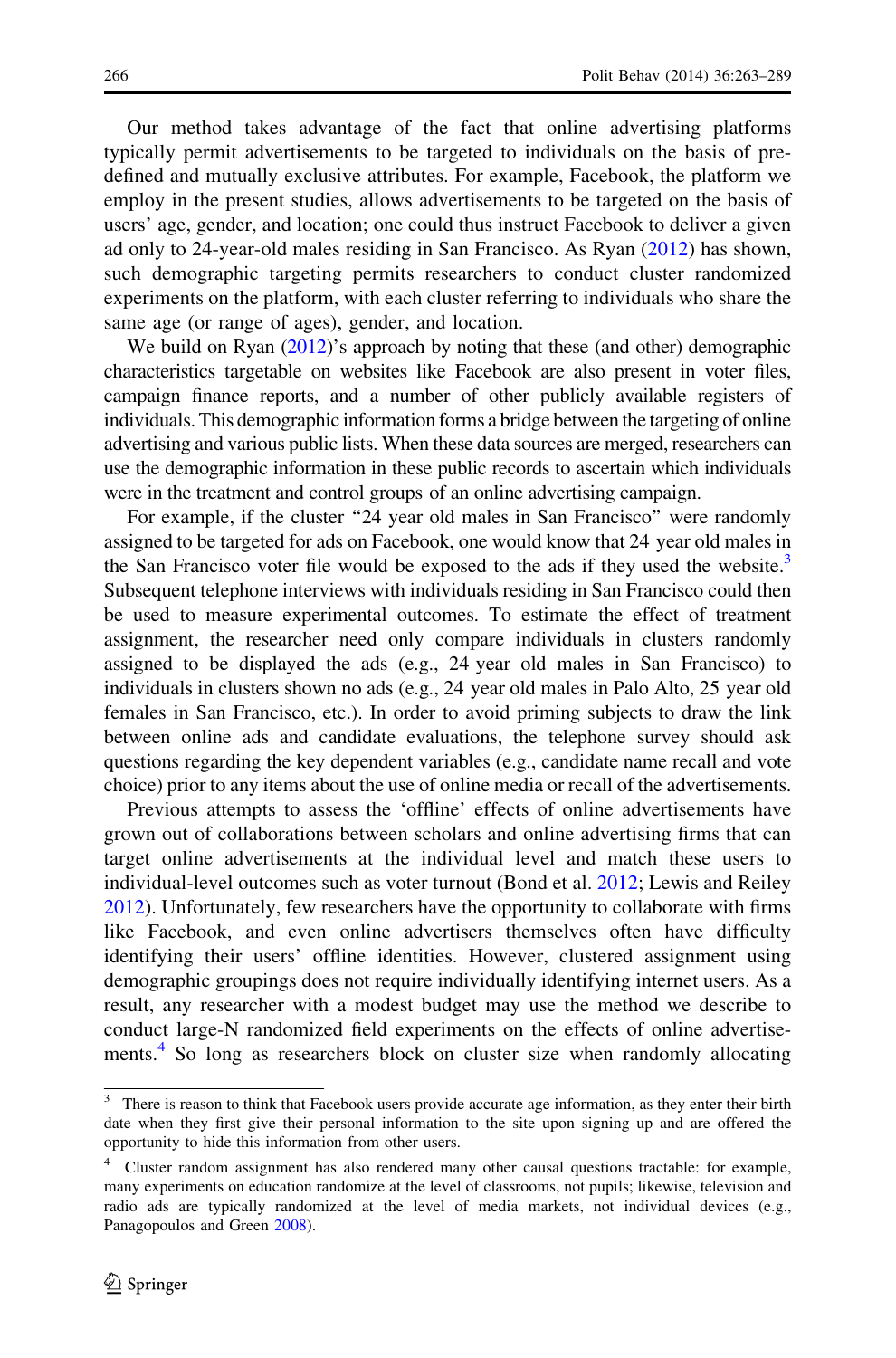subjects to treatment and control (Middleton and Aronow [2011](#page-25-0)), clustered assignment imposes no additional assumptions beyond those invoked by experiments randomized at the individual level; the main complication associated with clustered designs is proper estimation of sampling variability (Arceneaux [2005;](#page-23-0) Wooldridge [2003](#page-26-0)), an issue that we address below.

### The Present Studies

We next describe two studies in which we deployed this method to gauge the effectiveness of political candidates' online advertisements on the popular website Facebook. In each of these studies, the campaigns we collaborated with initially supplied us with a list of voters in their districts. We then generated clusters of individuals with unique combinations of age,  $5$  gender, and location; e.g., "24 year old males in San Francisco.'' After selecting treatment clusters at random, we deployed each candidate's ads on Facebook (see below), targeting only these randomly assigned clusters of individuals. Voters in clusters that were assigned to the treatment group thus saw ads for the candidates all week if and when they logged on to Facebook, while the campaigns showed no advertisements to voters in the randomly selected control group.<sup>6</sup> Finally, after delivering these advertisements on Facebook over the span of a week, we conducted polls of registered voters in the candidates' constituencies that included questions about whether subjects knew the candidates' names, had favorable impressions of them, and recalled seeing material on the internet about the candidates. The survey also measured respondents' Facebook usage.

Comparing the responses given by individuals who were randomly assigned to be exposed to the ads to those who were randomly assigned to the control group allows us to identify the average causal effect of assignment to ad exposure on the candidate's name recognition, or the ''intent-to-treat'' effect. Since exposure to the experimental ads was nearly universal among those in the assigned treatment group who visited Facebook, examining differences among treatment and control users who report using Facebook provides an estimate of the average ''treatment-ontreated" effect<sup>7</sup>—that is, the effect of exposure to the ads among those who were exposed (because they visited Facebook and because all Facebook visitors in the

<sup>5</sup> Age can be targeted on the basis of single-year categories (e.g, 30, 31, 32, 33) or multi-year ranges (e.g., 30–31, 32–33). In these studies age was calculated on the basis of the date of birth available in the voter file, with the age used for the study being the voter's age on the first day the ads were run.

<sup>&</sup>lt;sup>6</sup> The only opportunity for spillover between the groups within the site itself is a notification that a friend in the treatment group has just "Liked" the candidate's Facebook page. Over the course of both studies fewer than a dozen new individuals ''Liked'' the candidate's pages during the study period, suggesting that the potential for such spillover is minimal.

 $7$  We assume that the ads had no effect on respondents' tendency to use Facebook itself or report using it.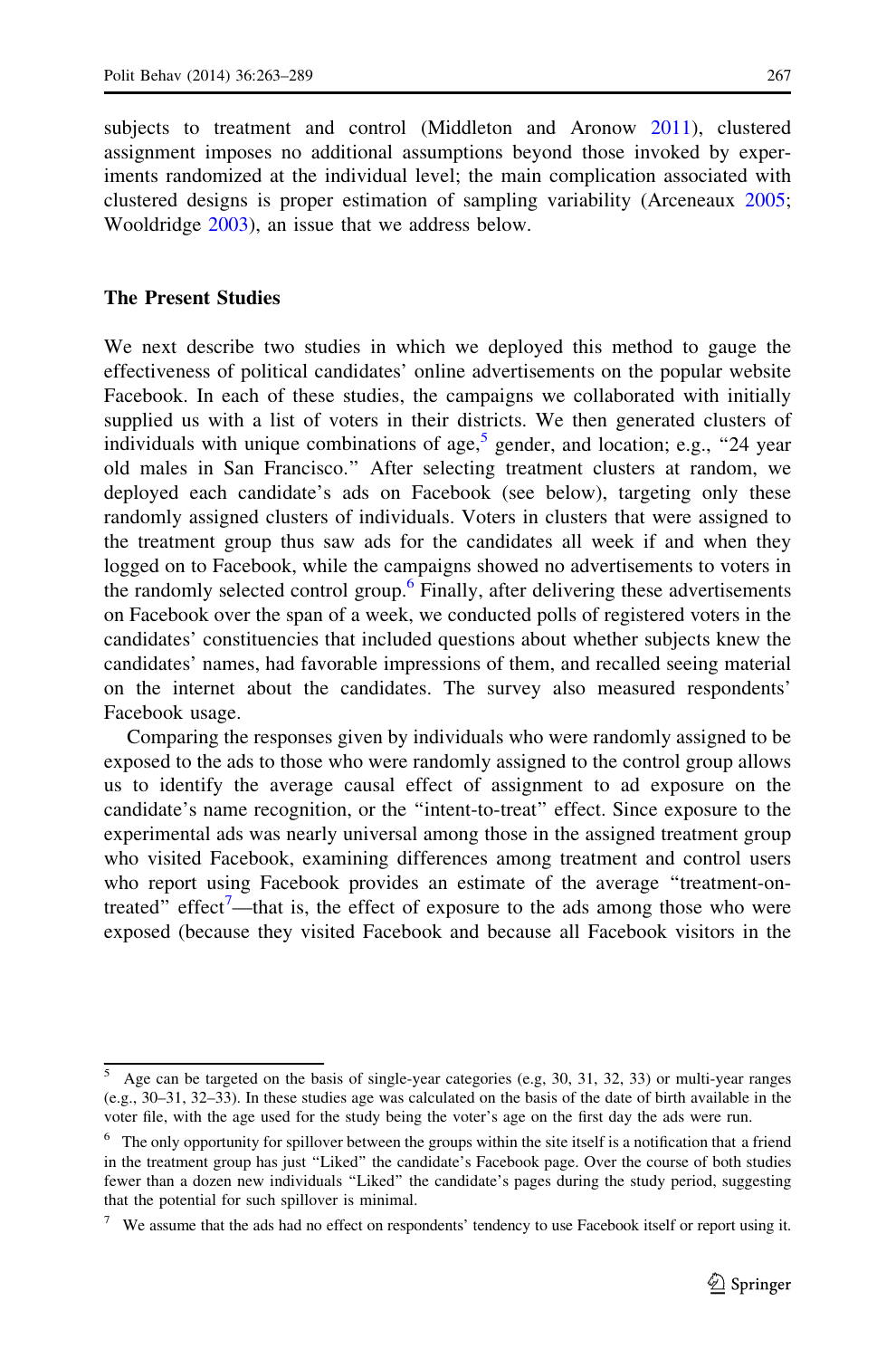treatment group were exposed)<sup>8</sup> or would have been exposed had they been randomized into the treatment group (because they visited Facebook and would have been exposed had their cluster been randomized into the treatment group).<sup>9</sup>

# Study 1: Republican State Legislative Candidate in a Non-battleground State

In the first study, a candidate for state legislature deployed advertisements to randomly selected segments of his constituency. The collaborating candidate was a Republican running for state legislature. The candidate's opponent was a longstanding Democratic incumbent who was running for re-election in a newly drawn district with a partisan composition that leaned Republican, giving the challenger a reasonable chance to win the seat. Both candidates were white males. The district is predominately white and rural.

We expected several aspects of the experimental setting and treatments to be conducive to uncovering effects of online advertising. First, the ads were deployed through the website Facebook, the second most visited website in the United States (Fitzgerald [2012\)](#page-24-0); according to Facebook's records, nearly 15,000 individuals were exposed to the advertisements in this study. Next, given the inexpensiveness of Facebook advertising and the frequency with which Facebook users visit the site (Hampton et al. [2011\)](#page-24-0), the campaign could expose Facebook users to the ads at remarkable volume; treated voters were typically exposed to the ads many dozens of times over the course of the week (the maximum volume of advertising the platform could deliver). Last, the campaign context would seem to facilitate strong advertising effects. The candidate was running for office in a district in which a large segment of the electorate shared his party identification and would therefore be receptive to his advertising appeals. Moreover, because the candidate was relatively unknown at the time the ads ran, many politically interested voters could have learned about his candidacy for the first time from his ads.

# Ad Treatments

The campaigns' Facebook ads appeared on the right side of computer users' screens on all pages on the site and were 125 pixels high by 255 pixels wide, as is standard

<sup>8</sup> About 1 in 5 individuals who use Facebook use it only on their mobile phones (Van Grove [2012\)](#page-26-0). Because the mobile phone application does not show the kind of ads we purchased in the first study (although does include the 'news feed' ads in the second study), it is possible that some Facebook users in the treatment group were not exposed to the ads. If we incorrectly assumed exposure (or the potential for exposure) where none occurred (or would have occurred), our estimate of the treatment-on-treated effect would be biased toward zero, although this bias would be small.

<sup>&</sup>lt;sup>9</sup> Note that this approach for estimating the treatment-on-treated effect differs from analyses of onesided noncompliance in voter mobilization studies, which have no way to ascertain who would have been treated in the control group (e.g., which individuals in the control group would have answered their doors had a canvass contacting been attempted). By restricting both the treatment and the control group to the individuals who used Facebook in the prior week, we are able to compare those who were treated to those who would have been treated had they been randomly assigned to treatment. For a discussion of this 'placebo-controlled' design, see Nickerson [\(2005](#page-25-0)) and Gerber et al. ([2010\)](#page-24-0).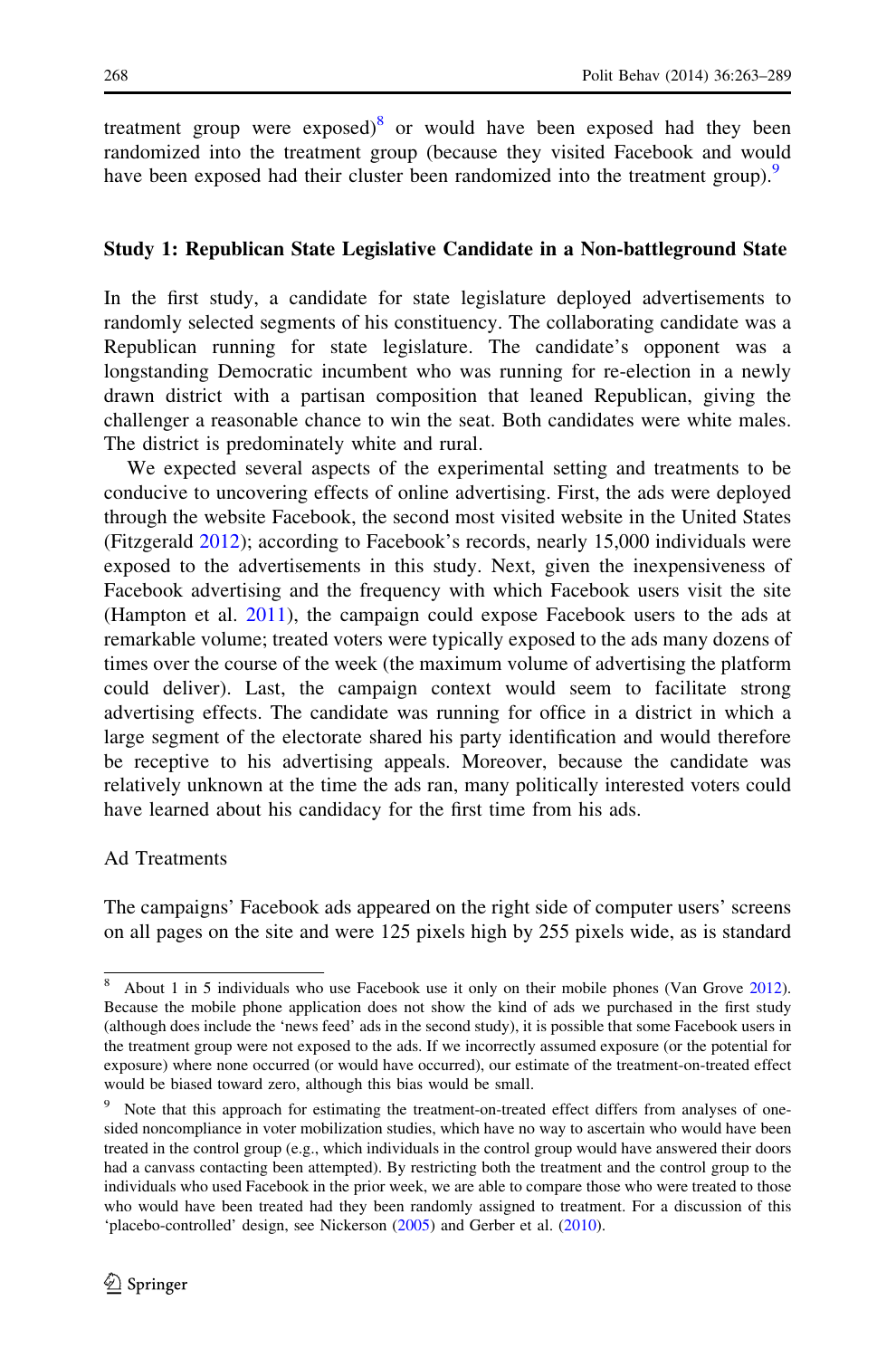for such ads. When clicked, all ads brought individuals to the candidate's Facebook 'page' (though as is typical for online advertisements, click rates were well below  $0.1 \%$ ).<sup>10</sup>

The first ad merely sought to build the candidate's name recognition and identify him as a proud resident of the area:

[Name of candidate] for [Name of office] My family is one of few younger families to move to [region]. Find out why! [Picture of candidate with his family]

A second ad included a more explicit character appeal stressing the candidate's business experience and military service:

[Name of candidate] for [Name of office] I spent 12 years in [branch of the military] and grew a [region] small business. Connect with me today! [Picture of candidate smiling and holding his campaign sign]

Finally, a third appeal sought to appeal to voters on a salient policy issue by stressing the candidate's desire to improve farming in the state:

[Name of candidate] for [Name of office] Farming is crucial to [state]'s economy. [Candidate's first name]'s 4 WAYS to improve farming in [state] today! [Picture of candidate giving a speech to a small crowd]

The candidate's constituency includes a large number of people connected to the farming industry, and thus the candidate expected this to be a particularly salient issue.

Random Assignment Procedure

We implemented the clustered random assignment procedure described in the previous section. First, we received a copy of the public list of voters from the campaign. At the campaign's request, we removed individuals under the age of 30 and over the age of 75 from the study, leaving 32,029 voters who were then assigned to 1,220 clusters across 18 age ranges,  $\frac{11}{11}$  the 34 towns in the candidates' district, and 2 genders.

We then blocked clusters into 244 groups of five based on cluster size<sup>12</sup> (which ranged from one person to five hundred), then age range, then town, and finally gender. Within these blocks of five clusters, we assigned two clusters to the control condition and one each to our three treatments: the name recognition appeal, the

<sup>&</sup>lt;sup>10</sup> The ads garnered a total of about 150 clicks for a total click rate of about 0.02 % per impression.

<sup>&</sup>lt;sup>11</sup> The ranges were 30–31, 32–33, 34–35,...62–63, 64, and 65 and above.

<sup>&</sup>lt;sup>12</sup> Blocking on cluster size holds constant the ratio of treatment to control subjects. When this ratio is allowed to vary, clustered assignment may cause difference-in-means comparison to be biased. See Gerber and Green ([2012,](#page-24-0) p. 84).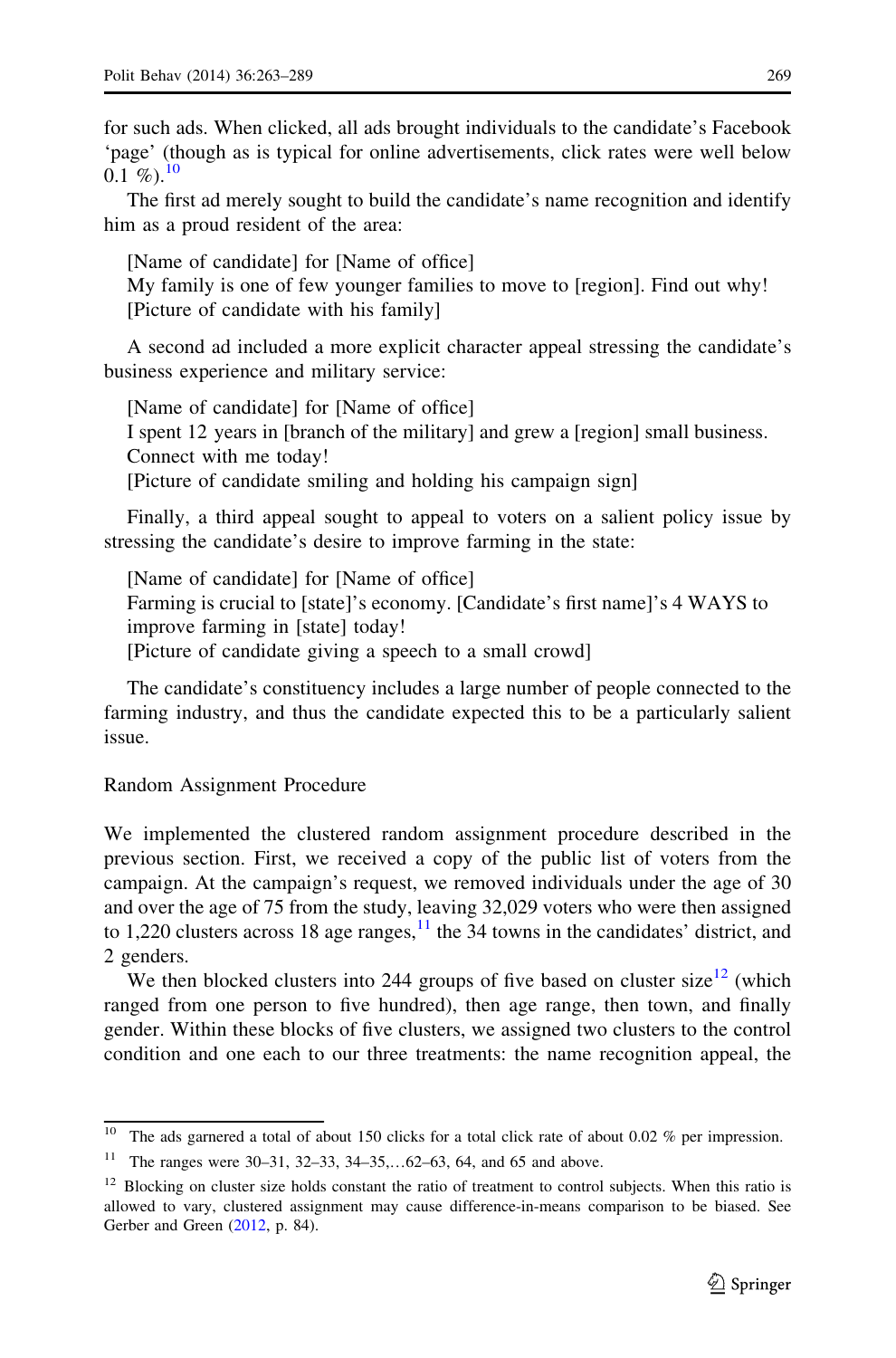character appeal, and the policy appeal. (For further explanation of the mechanics of this blocked-clustered design, see Appendix [1](#page-20-0).)

### Treatment Delivery

We uploaded these ads to Facebook on Saturday, October 6, 2012 and the site approved them for delivery to individuals in the treatment clusters shortly thereafter. The ads were served on Facebook beginning on Monday, October 8, 2012 and ending Friday, October 12, 2012.

Online ads are purchased through 'mini-auctions' among potential advertisers. The campaign placed an extremely high bid for each ad, \$1.51 per thousand impressions.<sup>13</sup> Although a bid of only 0.151 cents per impression may seem like a pittance, the market for targeted Facebook advertisements actually typically clears at prices well below \$0.30 per thousand impressions, or 0.030 cents per impression (\$0.0003 per impression). We selected this unusually high bid so as to be sure that we displayed as many ads as possible. According to Facebook's accounting records, although the campaign contracted with Facebook to spend up to \$150 per day delivering impressions at up to this plum price, the platform was only able to deliver about \$40 per day in advertising due to the finite supply of Facebook users from the targeted constituency. The campaign therefore ran as many Facebook advertisements to the treatment group as was possible.

During the course of the week-long advertising campaign, the Facebook ad interface reported that essentially every single person who could have seen the ads on Facebook did indeed see them (in Facebook parlance, the number of 'targeted' individuals was identical to the number of individuals 'reached')—5,012 users in the family treatment, 4,752 users in the character treatment, and 4,970 in the policy treatment, or 14,734 Facebook users in all. 19,377 voters on the voter file were assigned to these clusters. Facebook's records suggest that over the course of the week the typical targeted person saw the ads about three dozen times.

### Outcome Measurement

To assess the impact of the ads, on Saturday, October 13 through Monday, October 15 the polling firm AMM Political Strategies completed live interviews with 2,984 individuals on the voter file (all of whom had associated phone numbers). The firm called the numbers in random order and did not have access to the treatment assignment status of the respondents. At our request, the campaign ceased all advertising on Facebook during this 3 day polling period.

The questionnaire, given in Appendix [2,](#page-21-0) asked respondents (1) whether they had a positive, negative, or no impression of the collaborating candidate, (2) whether they had a positive, negative, or no impression of the opposing candidate, (3) their vote intention in the upcoming election, (4) whether they recalled seeing any ads for the candidate on the internet, and (5) how often they used Facebook over the last

 $\frac{13}{13}$  Facebook sells its ads using second price auctions. As a result, the campaign rarely paid its stated bid, instead paying the price offered by the second bidder.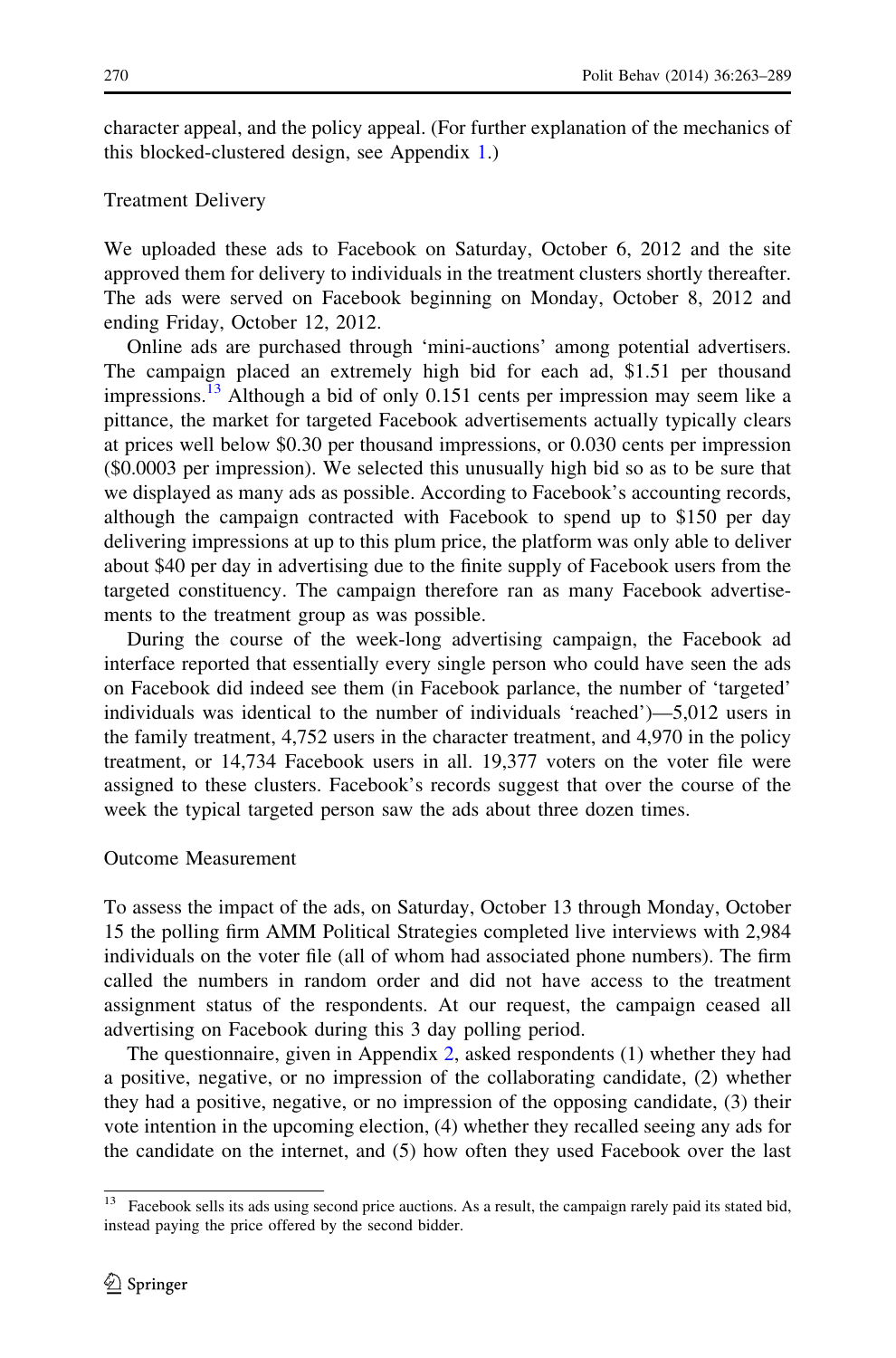| <b>Table 1</b> Descriptive statistics<br>for survey respondents<br>in study 1 | Variable                                             | Statistic |
|-------------------------------------------------------------------------------|------------------------------------------------------|-----------|
|                                                                               | Assignment to ad treatment                           | 60%       |
|                                                                               | Heard of candidate                                   | 15 $%$    |
|                                                                               | Have heard of candidate and have positive impression | 11 $%$    |
|                                                                               | Plan to vote for candidate                           | 19%       |
|                                                                               | Self-reported Facebook use                           | 46 %      |
|                                                                               | Male                                                 | 45 %      |
|                                                                               | Republican                                           | 46 %      |
|                                                                               | Democrat                                             | 29%       |
|                                                                               | Age (mean)                                           | 57        |
|                                                                               | N (sample size)                                      | 2.984     |

week. As mentioned earlier, this question ordering was crucial to the credibility of the estimates: questions (4) and (5) were asked after the main dependent variables of interest so as to avoid priming respondents with the ads' content or tipping off treated users to the connection between the poll and the online advertisements.

# Results: Descriptive Statistics

Descriptive statistics for the 2,984 voters who completed the poll are shown in Table 1. Recall that the original random assignment placed 60 % of the subjects in the treatment group. Most importantly, 60 % of the voters who completed the survey had been assigned to the treatment group and 40 % to the control group; there are no signs of differential attrition from the treatment group.<sup>14</sup> Although not necessary for unbiased estimation of the treatment effect within the sample, the fact that the overall partisan composition of the sample mirrors that of the district is encouraging for the generalizability of the results. Of the voters on the file furnished to us by the campaign, 29 % were registered Democrats and 44 % were registered Republicans; the sample is nearly identical, with 29 and 46 % of voters being registered with the Democratic or Republican parties, respectively. Other statistics describing the sample appear in the rows below. Most importantly for present theoretical purposes, the ads would be expected to be able to increase the

<sup>&</sup>lt;sup>14</sup> Moreover, covariates remain balanced in the sample to the same degree as would be expected on the basis of chance. (If attrition in treatment and control groups were caused by the same factors, we would expect to see no deterioration in covariate balance between treatment and control groups among subjects who completed the survey.) In order to test the null hypothesis of covariate balance using randomization inference, we first generated 10,000 permutations of treatment assignment under the study's blocked and clustered randomization scheme. We then regressed (using OLS) each potential treatment assignment vector on gender, age, party, Facebook use, and turnout in the 2012 presidential primary. The F statistics from each of these regressions yields a distribution of covariate balance statistics under the null hypothesis of no systematic imbalance; this reference distribution allows us to compute the p-value for the  $F$  statistic from the experiment (see Gerber and Green [2012](#page-24-0), pp. 298–299). The  $F$  statistic in the sample was larger than 45 % of the  $F$  statistics under the null, for an insignificant  $p$ -value of 0.45. The results are similar using logistic regression, although see Hansen and Bowers [2008](#page-24-0) for a discussion of the pitfalls of using logistic regression to test for covariate balance in blocked and clustered experiments.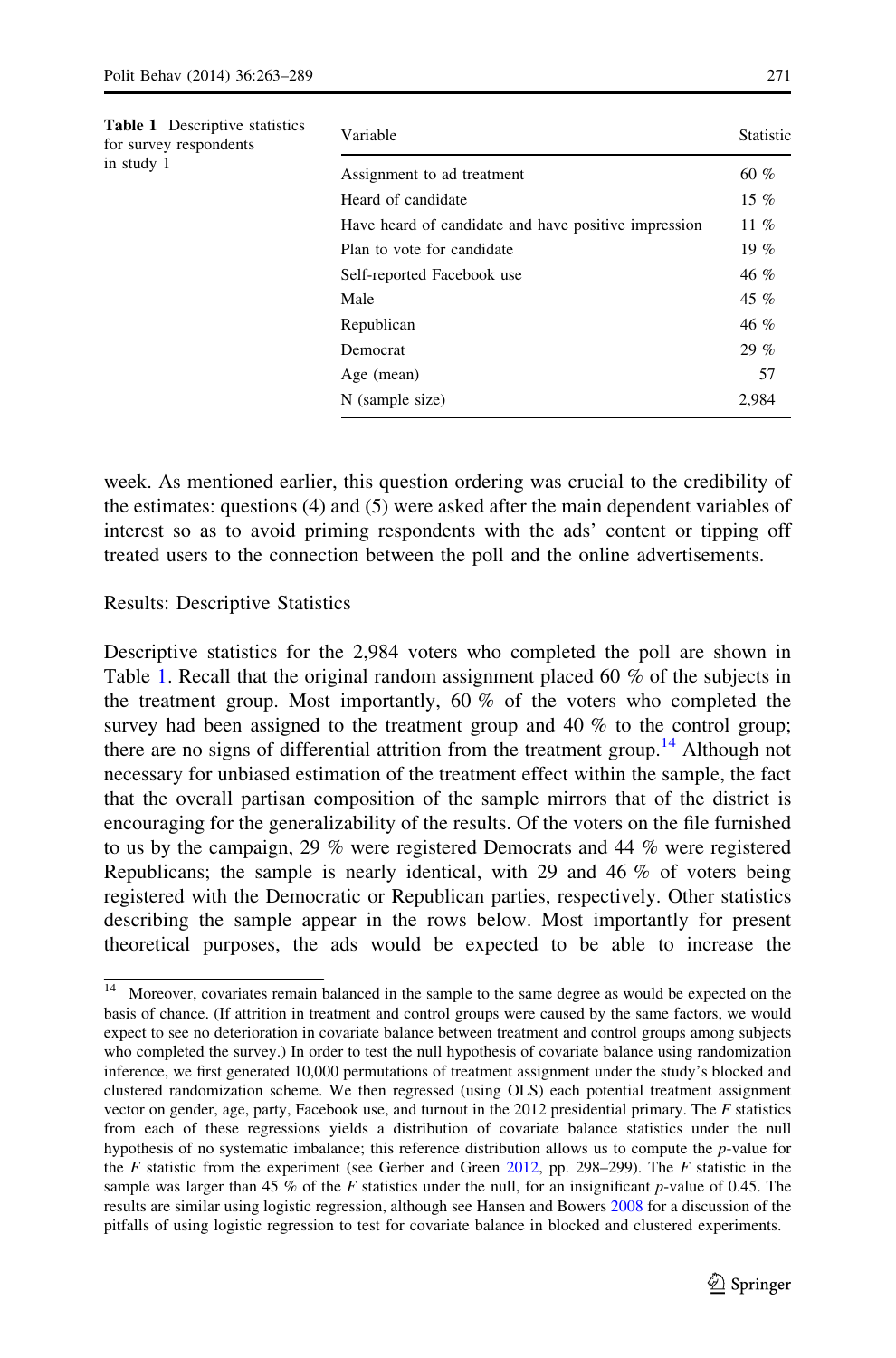candidate's name recognition among voters in the sample as fully 85 % of the respondents reported that they had not heard of the candidate.

### Experimental Results

Table [2](#page-10-0) presents the experimental results estimating the causal effect of the online advertisements on various outcomes, each of which is a dichotomous indicator variable set to either 0 or  $1<sup>15</sup>$  To quantify the uncertainty associated with these estimates, the first two rows of each panel calculates (one-tailed)  $p$  values using randomization inference under the sharp null hypothesis of no effect. These calculations were conducted using the  $r_i$  package for R (Aronow and Samii [2012\)](#page-23-0). (Full replication code and data files are available from the authors.) This procedure takes account of the uncertainty generated by the blocked, clustered randomization process by replicating the original randomization process 20,000 times and then calculating the average treatment effect we would have estimated under each possible randomization were there no effect of the ads on the variable of interest. The p value captures the share of randomizations that, under the sharp null hypothesis, would yield an average treatment effect estimate at least as large as the estimated obtained from the actual experimental data. Confidence intervals for these specifications were generated by inverting the test of the null hypothesis using the method described in Rosenbaum [\(2002](#page-25-0), pp. 45–46).

Table [2](#page-10-0) presents three specifications in order to demonstrate the robustness of the results. The first specification compares means without covariate adjustment and uses randomization inference to calculate confidence intervals. The second specification compares means after regressing the outcome measures on covariates describing the subjects' party identification, age, and vote history, again using randomization inference to form confidence intervals and test the sharp null hypothesis of no effect. These covariates were selected prior to the launch of the survey, in accordance with the authors' ex ante analysis plan, registered at the EGAP website.<sup>16</sup> Finally, we present the results from regressions that control for blocks and form confidence intervals using clustered standard errors and an assumed normal sampling distribution.

Across four dependent variables, the results of the experiment are consistent: the ad treatments appeared to have no politically consequential effect on knowledge of the candidate, favorable evaluation of the candidate, or electoral support. Moreover, these results are precisely estimated, with confidence intervals that rule out

<sup>&</sup>lt;sup>15</sup> The *heard of candidate* variable is set to 1 if the respondent indicated hearing of the candidate and having a positive or negative impression and 0 if the respondent had not heard of the candidate (see Q1 in Appendix [2](#page-21-0)). The *positive impression of candidate* variable is set to 1 if the respondent reported having a positive impression of the candidate and 0 if the respondent had not heard of the candidate or had a negative impression (see Q1 in Appendix [2\)](#page-21-0). The vote for the candidate variable is set to 1 if the respondent indicated intention to vote for the candidate (see Q3 in Appendix [2](#page-21-0)) and 0 otherwise. The recall of the online advertisements variable is set to 1 if the respondent recalled seeing online advertisements (see Q4 in Appendix [2](#page-21-0)) and 0 otherwise.

<sup>&</sup>lt;sup>16</sup> Best practices in randomized trials include the pre-registration of an analysis plan to limit researcher discretion (Casey et al. [2012\)](#page-24-0).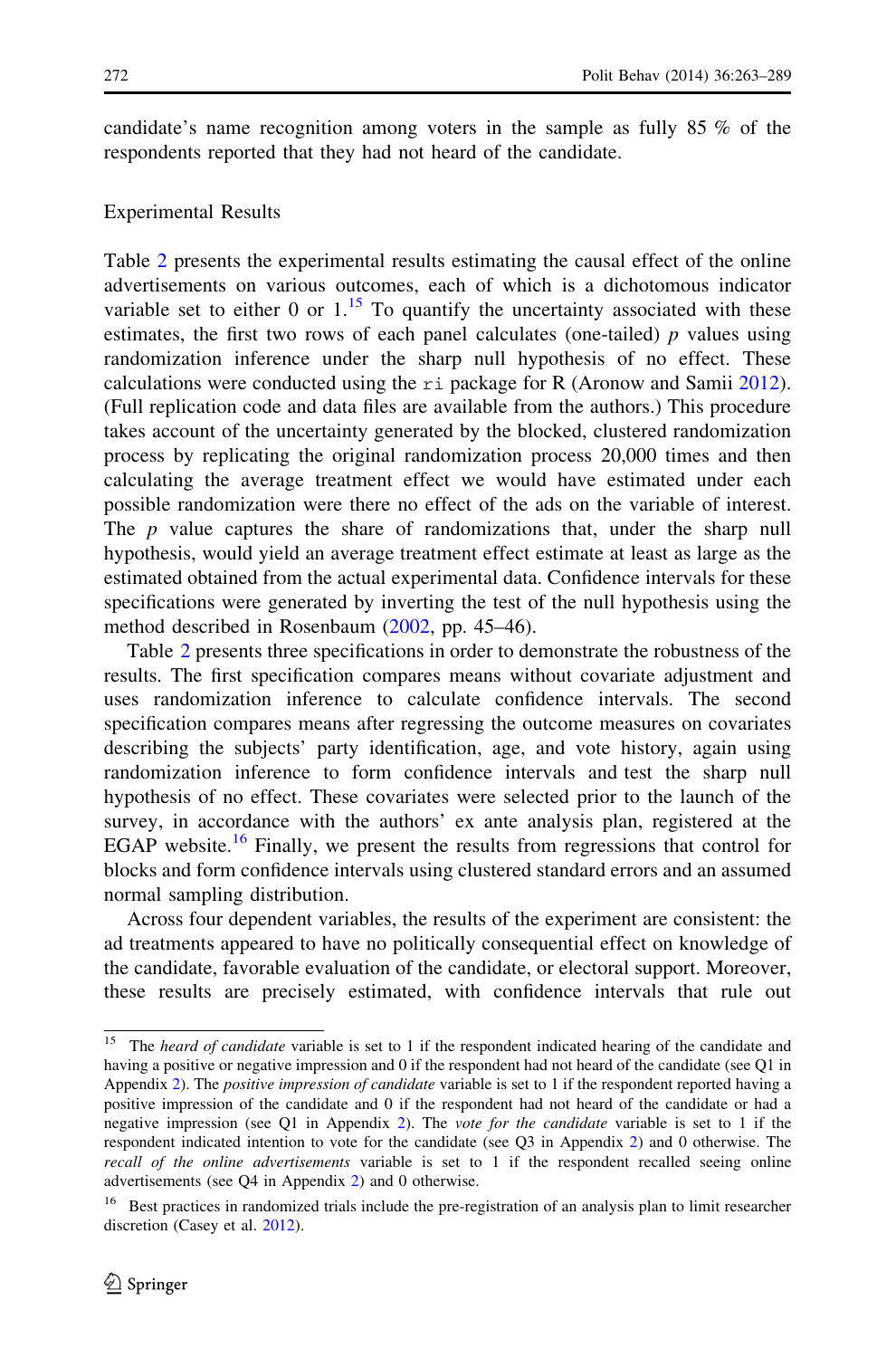<span id="page-10-0"></span>

|          | <b>Table 2</b> Treatment effect estimates and confidence intervals of Facebook advertising in study 1 |                       |                               |                       |                          |
|----------|-------------------------------------------------------------------------------------------------------|-----------------------|-------------------------------|-----------------------|--------------------------|
| Subgroup | Estimation procedure                                                                                  | Heard of<br>eandidate | <b>Positive</b><br>impression | Vote for<br>candidate | Recall<br>$capin \sigma$ |

| Subgroup                                                 | Estimation procedure                                         | Heard of<br>candidate   | Positive<br>impression<br>of candidate | Vote for<br>candidate   | Recall<br>seeing<br>online ad |
|----------------------------------------------------------|--------------------------------------------------------------|-------------------------|----------------------------------------|-------------------------|-------------------------------|
| All subjects                                             | Difference-in-means and                                      | $-0.011$                | 0.008                                  | 0.011                   | 0.010                         |
| $(N = 2,948)$                                            | randomization inference,<br>no covariates                    | $[-0.042,$<br>$0.020$ ] | $[-0.017,$<br>0.034]                   | $[-0.018,$<br>$0.040$ ] | $[-0.010,$<br>$0.032$ ]       |
|                                                          | Difference-in-means and                                      | $-0.011$                | 0.008                                  | 0.007                   | 0.009                         |
|                                                          | randomization inference,<br>covariate adjustment             | $[-0.041,$<br>0.018]    | $[-0.017,$<br>$0.034$ ]                | $[-0.019,$<br>$0.034$ ] | $[-0.011,$<br>$0.031$ ]       |
|                                                          | OLS, clustered standard<br>errors and block fixed<br>effects | $-0.010$                | 0.010                                  | 0.016                   | 0.006                         |
|                                                          |                                                              | $[-0.039,$<br>0.018]    | $[-0.013,$<br>$0.034$ ]                | $[-0.012,$<br>$0.044$ ] | $[-0.013,$<br>$0.026$ ]       |
| Self-reported<br>Facebook<br>users only<br>$(N = 1,364)$ | Difference-in-means,                                         | $-0.010$                | 0.000                                  | 0.012                   | 0.012                         |
|                                                          | no covariates                                                | $[-0.055,$<br>0.0381    | $[-0.039,$<br>$0.041$ ]                | $[-0.032,$<br>$0.056$ ] | $[-0.026,$<br>$0.051$ ]       |
|                                                          | Difference-in-means,<br>covariate adjustment                 | $-0.012$                | $-0.003$                               | 0.000                   | 0.007                         |
|                                                          |                                                              | $[-0.056,$<br>0.0331    | $[-0.041]$<br>$0.037$ ]                | $[-0.041,$<br>0.0391    | $[-0.030,$<br>$0.046$ ]       |
|                                                          | OLS, clustered standard                                      | $-0.020$                | $-0.010$                               | 0.027                   | 0.002                         |
|                                                          | errors and block fixed effects                               | $[-0.067,$<br>$0.026$ ] | $[-0.050,$<br>$0.030$ ]                | $[-0.018,$<br>0.0721    | $[-0.034,$<br>0.0381          |

Each cell records the estimate of the effect of being treated with online advertising on the dependent variable at the top of the column. 95 % confidence intervals are shown in brackets below each estimate. No results are statistically significant at the 0.05 level (one-tailed). The first two rows in each panel employ randomization inference to estimate confidence intervals, with the first row applying the procedure to unadjusted difference in means and the second employing covariate adjusted values. Rosenbaum [\(2002](#page-25-0)) 95 % confidence intervals for these results are calculated taking into account the blocked, clustered randomization scheme. The final row shows estimates employing OLS with block fixed effects, with 95 % confidence intervals calculated based on clustered standard errors

politically meaningful impacts. Indeed, the results cast doubt on the proposition that dozens of online ads increased the candidate's name recognition in his district by more than approximately 1.8 % points, which marks the upper end of the 95 % confidence interval.

Because only Facebook users were exposed to the ads, we also estimate the treatment effect for the subset of the respondents that reported using Facebook over the previous week. These estimates are shown in the fourth, fifth, and six rows of Table 2. Although these effects are less precisely estimated due to the decreased sample size in this subgroup, the estimates are in accordance with the results calculated among the broader sample. The 95 % confidence intervals again rule out effects that would be politically consequential, a point we elaborate further in the "[Discussion](#page-16-0)" section.<sup>17</sup>

Consistent with the finding that the ads had little or no effect on name recognition, the other columns of Table 2 show that those in the treatment group did not become significantly more favorable toward the candidate or more likely to vote for him. Indeed, Facebook users in the treatment group were not significantly more likely to recall seeing the online advertisements.

<sup>17</sup> Results are similar when we further restrict the sample to respondents who report using Facebook every day.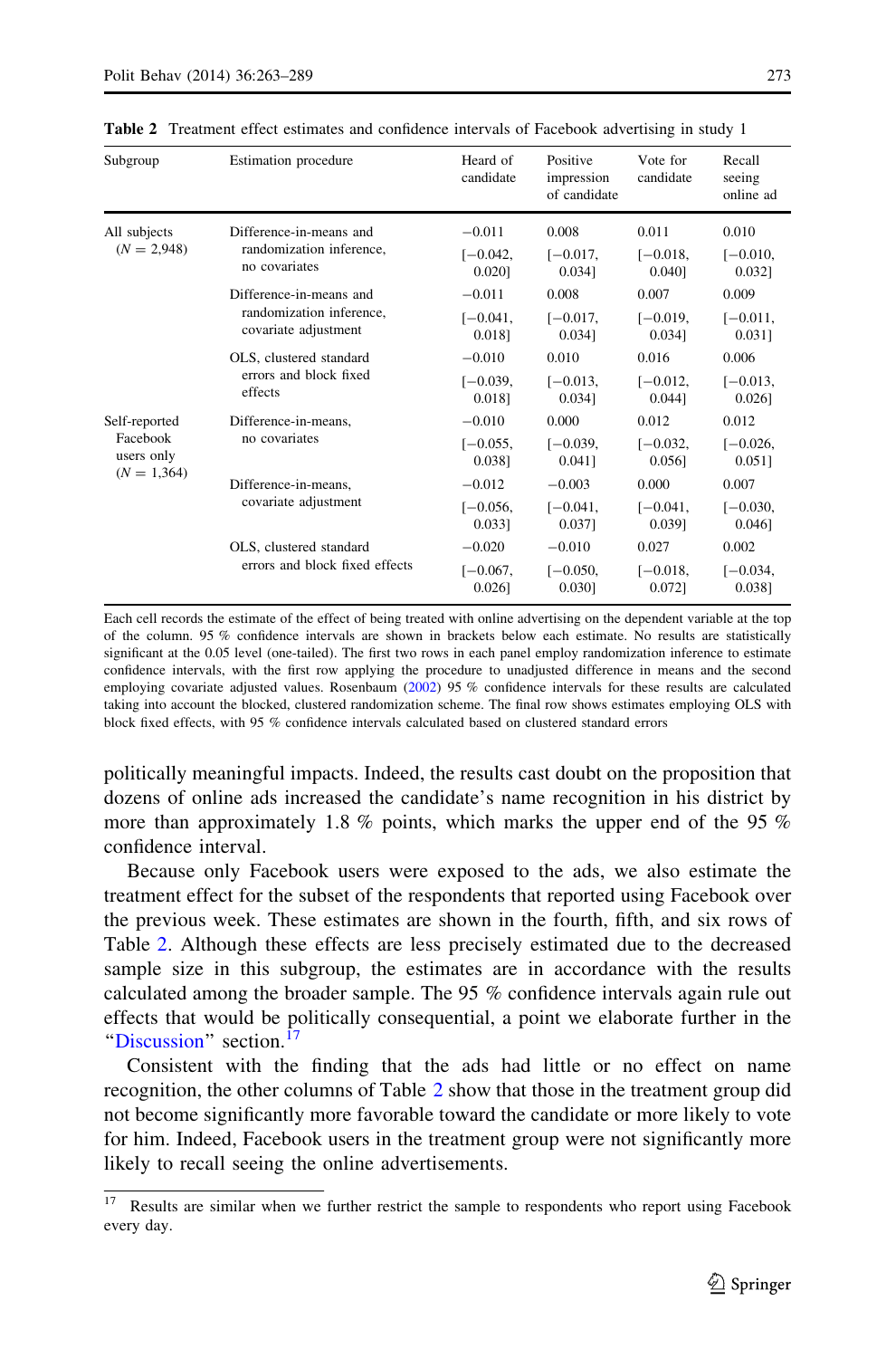### Study 2: Democratic Congressional Candidate in a Non-battleground State

Given the null findings from Study 1, we sought to replicate the experiment in a different context and alter the treatments in ways that might produce detectable effects. Study 2 differed from Study 1 in three ways.

First, rather than collaborating with a relatively unknown candidate running for state legislature, we collaborated with a viable candidate running for Congress. This candidate enjoyed much higher name recognition prior to the launch of our study, and the contest itself was of much higher salience.

Next, in addition to purchasing the sidebar ads deployed by the candidate in Study 1, the candidate in Study 2 also purchased so-called sponsored stories, Facebook ads that are displayed more prominently on users' screens and display information about which of a user's friends also ''Like'' the candidate's own Facebook Page. However, the platform only displays these ads to users with friends who have opted to "Like" the candidate; as a result, only about 10  $\%$  of Facebook users were eligible to view these premium ads. We did not purchase these ads in Study 1 given the small proportion of constituents who would be eligible to view them. However, feedback from social media advertising consultants who commented on the results of Study 1 led us to purchase these premium ads as well as the standard ads.

Finally, rather than randomizing at the town level, we instead randomized at the level of counties. The towns we randomized in Study 1 were widely dispersed; the Congressional district of the collaborating candidate for Study 2 included some areas that were more densely populated. To minimize misclassification of subjects' treatment status (e.g., a control user logging into Facebook from a treatment location), we decided to use entire counties as clusters. However, because Facebook does not facilitate county-level ad targeting, we instead assembled groups of zip codes that fell within county boundaries and targeted the ads on the basis of these zip code groups. The clusters in Study 2 thus comprised contiguous groups of zip codes.

#### Ad Treatments

The campaigns' sidebar ads appeared on the right side of Facebook users' screens on all pages on the site and were 125 pixels high by 255 pixels wide, as in Study 1. When clicked, all ads brought individuals to the candidates' Facebook page.

These ads sought to build the candidates' name recognition and identify him with an important issue in the campaign:

[Name of candidate] for [Name of office] Democrat [name of candidate] will protect [state] from reckless fracking. Show your support! [Picture of candidate smiling]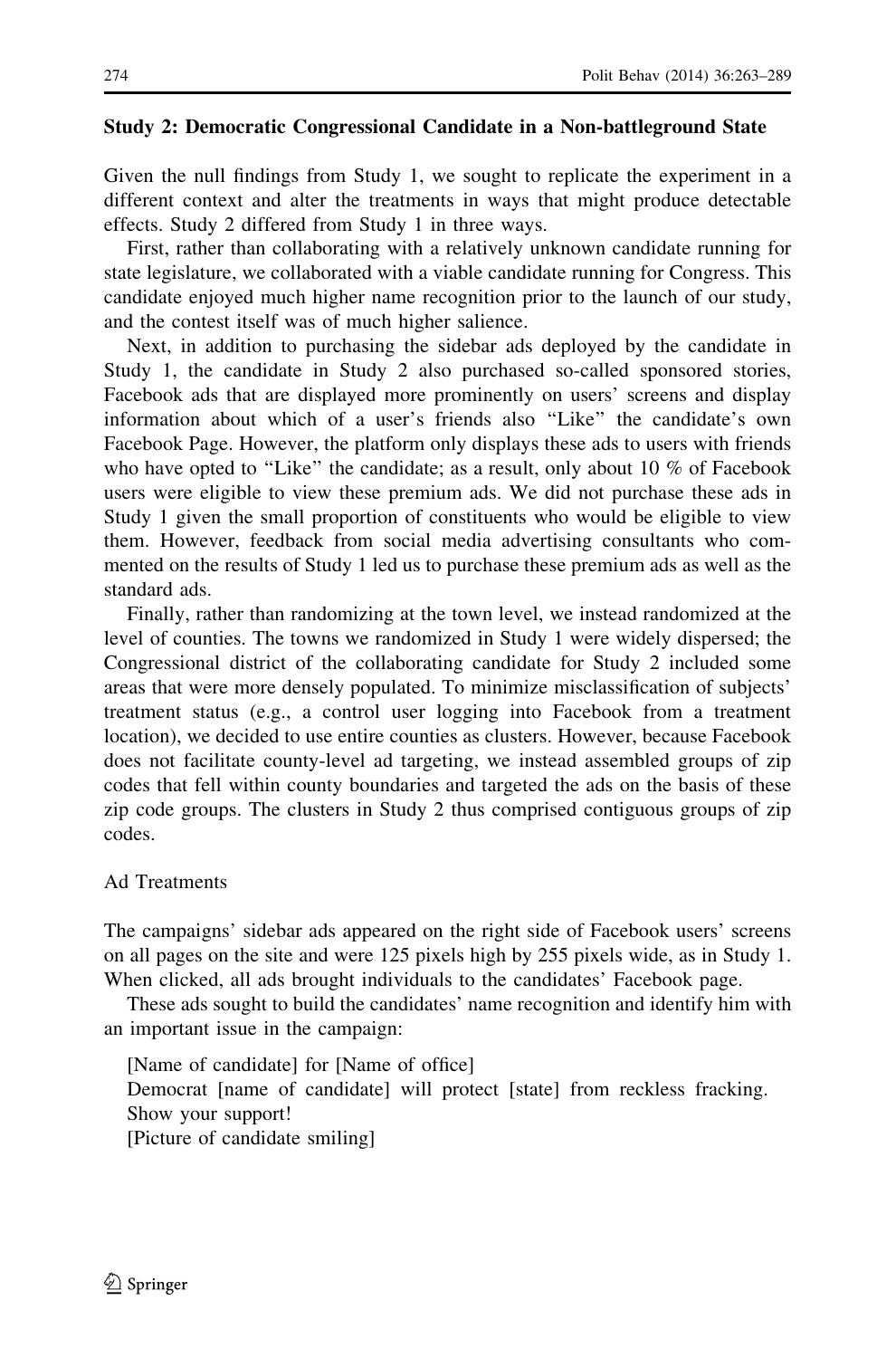As mentioned above, the campaign also purchased sponsored story ads that were shown to users in the treatment group who had friends that ''Liked'' the candidate's Facebook page.<sup>18</sup> At least once per day, the candidate posted new updates to his Facebook page, and users eligible to receive these ads saw these updates in their Facebook ''news feeds.'' These updates included stories about the candidate's visits to places in the district (e.g., a factory), rallies, television commercials, endorsements, and favorable news articles.

# Random Assignment Procedure

We followed the clustered random assignment procedure described in the previous section and from Study 1. First, we received a copy of the public voter registration list from the campaign. We then removed voters age 65 and older and those without known phone numbers. Remaining voters were then assigned to 752 clusters across 47 values of age (each age 18–64), 8 counties, and 2 genders. We then blocked 752 clusters into groups of four based on cluster size (Middleton and Aronow [2011\)](#page-25-0). Within each block of four clusters, we assigned three clusters to the control condition and one to receive the ad treatments. Our procedure thus randomly assigned 25 % of 261,150 identifiable individuals to an online treatment or a control condition.

# Treatment Delivery

We uploaded these ads to Facebook on Monday, October 28, and the site approved them for delivery to the treatment clusters shortly thereafter. The ads were served on Facebook beginning early in the morning on Tuesday, October 29, 2012 and ending late in the evening on Sunday, November 4, 2012. As with the previous study, the campaign placed an unusually high bid for each ad, \$0.80 per thousand impressions, more than triple the market price it actually paid. Users in the treatment group were thus exposed to the ads as many times as the platform would allow. Facebook's records indicate that 108,783 individuals were shown the ads an average of 36.6 times, corresponding to  $3.98$  million impressions overall.<sup>19</sup>

# Outcome Measurement

To measure subjects' attitudes, the polling firm Winning Connections attempted automated interviews with 154,024 individuals on the voter file (all of whom had associated phone numbers) on the evening of Monday, November 5. The firm called the numbers in a random order and did not have access to data on the treatment

<sup>18</sup> These advertisements are shown to individuals who access Facebook exclusively on mobile devices (and meet the other criteria for seeing these ads).

<sup>&</sup>lt;sup>19</sup> These figures include users who were also shown the 'sponsored story' ads. Only 8.5 % of targeted users could receive these premium ads because they can only be shown to individuals who have Facebook friends who 'Liked' the candidate's Facebook page. The click rate was similar to the ads in Study 1: the ads garnered a total of about 800 clicks, for a total click rate of about 0.02 % per impression.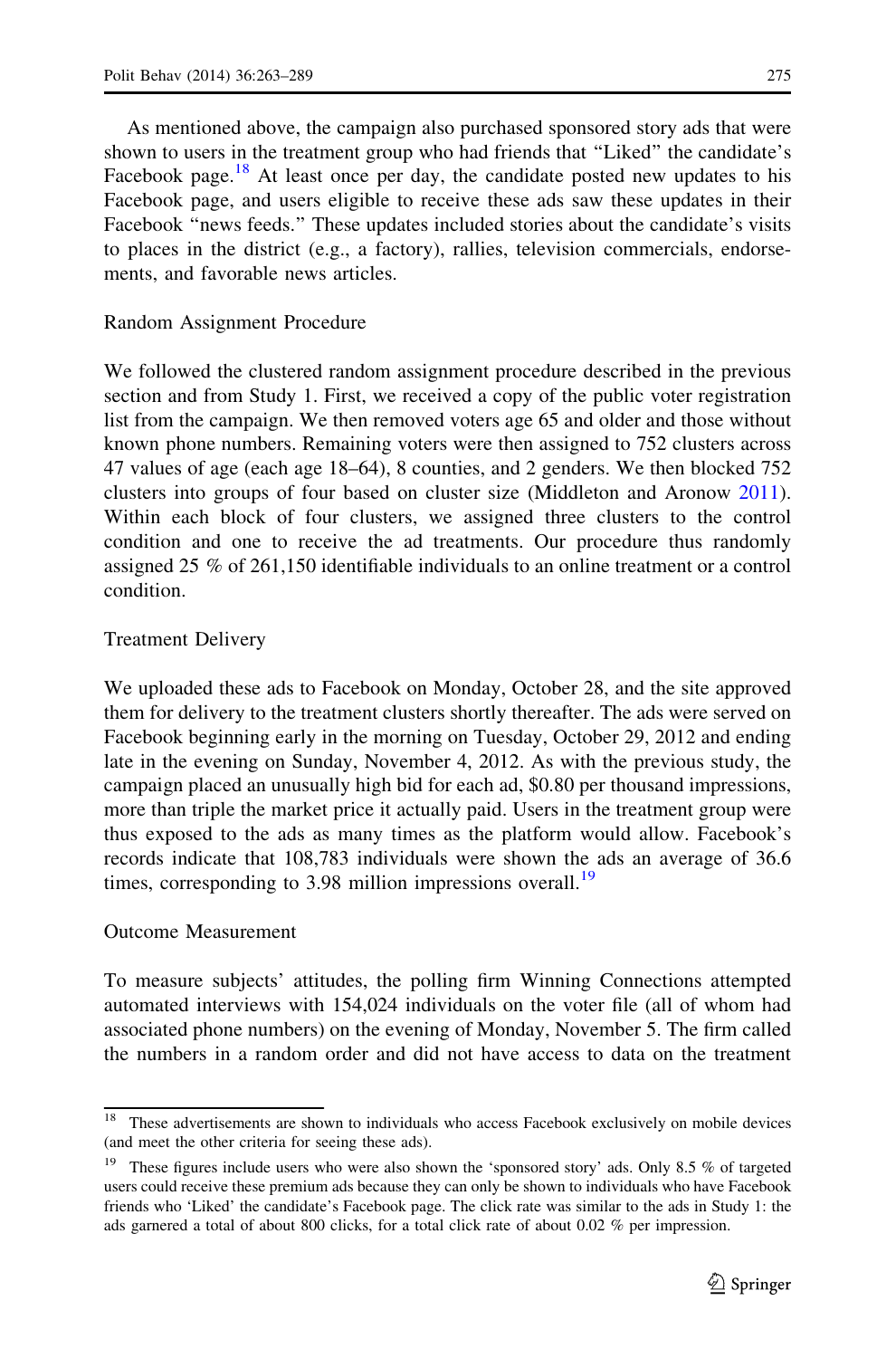assignment status of the individuals. At our request, the campaign ceased all online advertising on this day.

The poll's text is given in Appendix [2](#page-21-0). It first asked respondents to enter their age, zip code, and gender. Because the poll was conducted automatically, we could not instruct the pollster to verify voters' names; the initial questions were therefore used to verify that we reached the intended voter on the phone. We then asked respondents (1) whether they had a positive, negative, or no impression of the collaborating candidate, (2) whether they had a positive, negative, or no impression of the opposing candidate, (3) whether they recalled the candidates' main campaign issue described in the sidebar ads (hydraulic fracking; subjects were also given the choices 'trade with China' and 'abortion'), (4) whether they recalled seeing any ads for the candidate on the internet, and (5) how often they used Facebook over the last week. Questions (4) and (5) were asked after the main dependent variables of interest so as to avoid priming respondents to recall the ads.

A total of 4,359 voters answered at least one question in the automated poll.<sup>20</sup> Of these responses, 3,557 were successfully matched back to the voter file based on an exact match on each subject's telephone number, age, gender, and zip code. In other words, 802 responses to the poll were from respondents who did not appear in the voter file under that phone number. When we impute treatment assignment to these individuals (on the basis of self-reported age, gender, and zip code), the results are nearly identical, but we exclude them from the analysis below in keeping with the cautious procedure laid out in our ex ante pre-analysis plan.

# Results: Descriptive Statistics

Descriptive statistics for the 3,557 voters who both completed the poll and were matched back to the voter file are shown in Table [3](#page-14-0). Reassuringly, 24 % of the sample had been assigned to be treated with ads, essentially the same share of voters who had been assigned to receive the treatment ex ante  $(25 \%)$ ; we find no evidence of differential attrition from the treatment group.<sup>21</sup> Although not necessary for unbiased estimation of treatment effects, it is also reassuring that the sample's

<sup>&</sup>lt;sup>20</sup> Although automated polls have lower response rates than live polls, low response rates do not threaten unbiased estimation of sample average treatment effects as long as poll non-response is independent of treatment assignment (as appears to be the case here; see next footnote). A secondary questions concerns the generalizability of experimental estimates from the kind of voters who answer automated polls to the broader public. Our sample does not appear particularly limited in this regard as the party registration figures on the voter file and in the sample are very similar.

<sup>&</sup>lt;sup>21</sup> To assess whether we had the expected covariate balance across the treatment groups in the final sample we used the same procedure as described in Study 1, regressing each potential treatment assignment vector on Facebook use, gender, party, age, and turnout in the 2012 presidential primary in the sample to generate a distribution of  $F$  statistics under the null. The  $F$  statistic in the sample was smaller than 61 % of F statistics under the null, for a p value of 0.61. We cannot reject the null hypothesis that covariates remained balanced in the sample to the degree that would be expected by chance given the randomization scheme.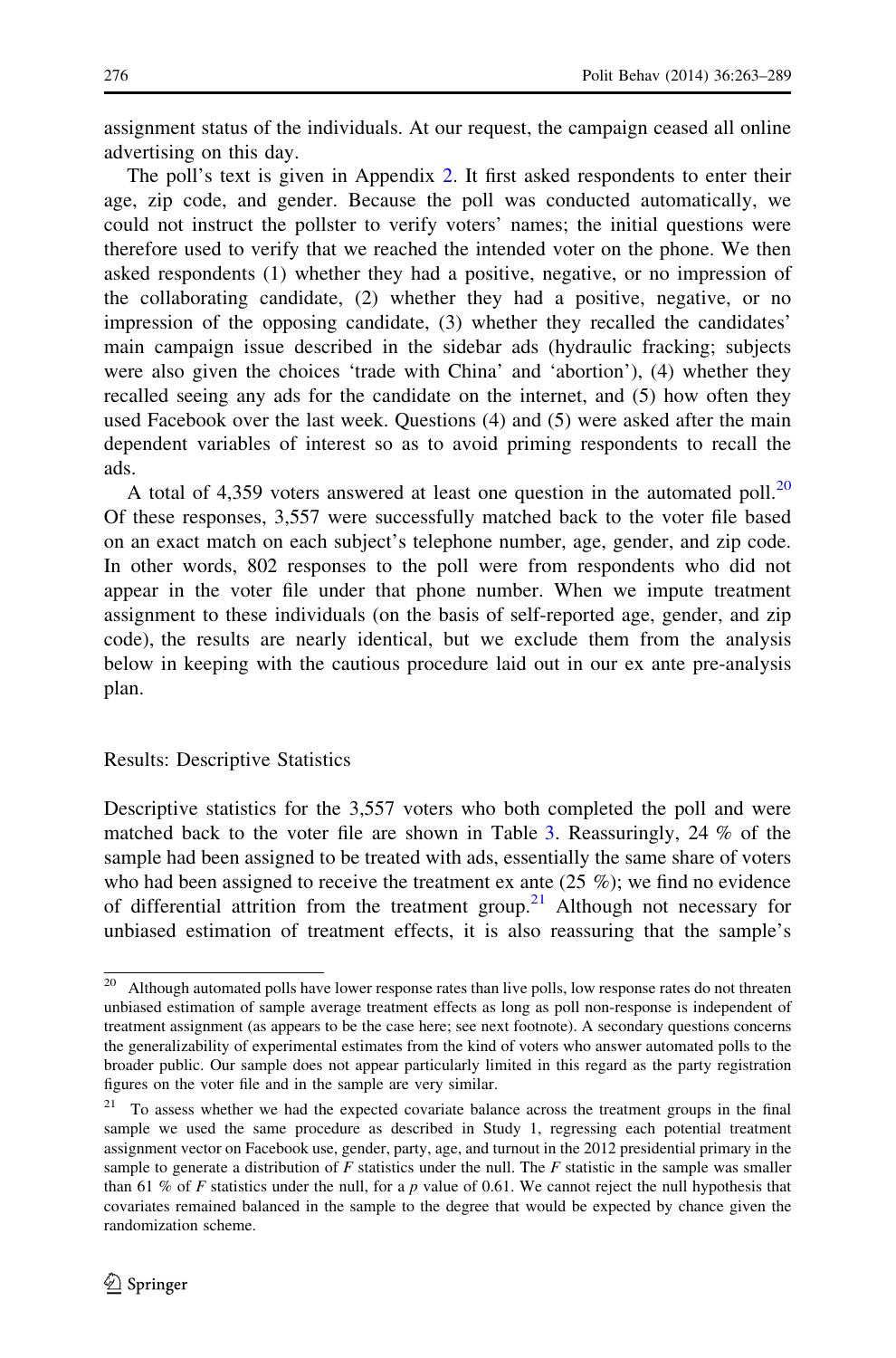<span id="page-14-0"></span>

| <b>Table 3</b> Descriptive statistics<br>for survey respondents<br>in study 2 | Variable                                             | Statistic |
|-------------------------------------------------------------------------------|------------------------------------------------------|-----------|
|                                                                               | Assigned to ad treatment                             | 24 %      |
|                                                                               | Heard of candidate                                   | 55 %      |
|                                                                               | Have heard of candidate and have positive impression | 34%       |
|                                                                               | Self-reported Facebook use                           | 55 %      |
|                                                                               | Male                                                 | 37%       |
|                                                                               | Republican                                           | 42 %      |
|                                                                               | Democrat                                             | 36%       |
|                                                                               | Age (mean)                                           | 51        |
|                                                                               | N (sample size)                                      | 3.577     |

partisan composition looks largely similar to the district at large: 32 % of the voters in the district were registered with the Democratic party and  $40\%$  with the Republican party; these statistics are 36 and 42 % in the sample, respectively. Other statistics of the sample appear in the rows below. As expected, the descriptive statistics show that the political context of Study 2 differed dramatically from Study 1—over half of the subjects reported having previously heard of the Congressional challenger.

# Experimental Results

Table [4](#page-15-0) presents the experimental results estimating the causal effect of the candidate's online advertisements. The statistical procedures used to generate estimates and 95 % confidence intervals were identical to those employed in Study 1: in the first two rows we compare means in the treatment and control groups to obtain our point estimates and quantify statistical uncertainty by simulating the sampling distribution of the blocked and clustered randomization procedure.<sup>22</sup> The final row uses OLS with block fixed effects and clustered standard errors. Table [4](#page-15-0) follows the same format as Table [2](#page-10-0) but introduces another dependent variable campaign issue recall—that records whether subjects correctly recalled<sup>23</sup> the main issue featured in the candidate's campaign (hydraulic fracking, the subject of the online ad and the main focus of the candidate's other campaign communications).<sup>24</sup>

As in Table [2,](#page-10-0) a total of 20,000 simulated random assignments were used in each simulation. Inverted tests were used to form 95 % confidence intervals (Rosenbaum [2002](#page-25-0)).

 $23$  As the Appendix shows, we asked subjects to recall which issue they thought the candidate's campaign mainly focused on from a list. An alternative measurement strategy would have asked for openended responses and coded them; unfortunately as this poll was administered robotically, we were unable to collect open-ended responses from subjects.

<sup>&</sup>lt;sup>24</sup> Opposition to hydraulic fracking was the main issue in the candidate's campaign. Both the banner ads and many of the candidate's 'promoted' Facebook posts during the study period concerned the issue. On the other hand, the other issues presented as response options, trade with China and abortion, were not central to the campaign. Trade was not discussed at all on the candidate's Facebook site, and abortion was mentioned only once, when the candidate posted a news article that referenced his endorsement by a prochoice group over three months before the study began.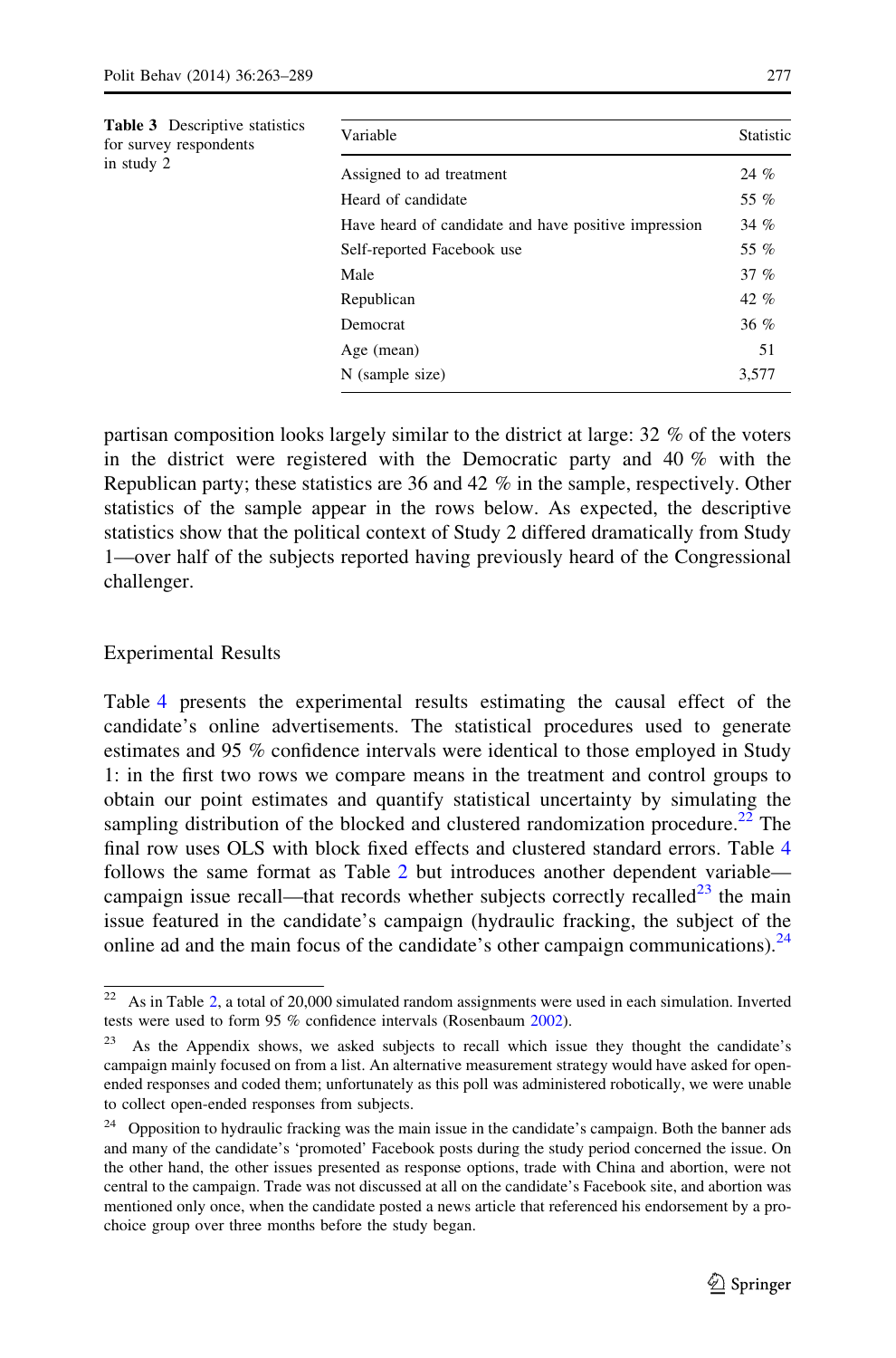| Subgroup                           | Estimation procedure                                    | $DV =$ heard<br>of candidate | $DV = positive$<br>impression of<br>candidate | $DV = recall$<br>of campaign<br>issue | $DV = recall$<br>seeing online<br>ad |
|------------------------------------|---------------------------------------------------------|------------------------------|-----------------------------------------------|---------------------------------------|--------------------------------------|
| All subjects                       | Difference-in-means                                     | 0.011                        | 0.015                                         | 0.022                                 | $0.057***$                           |
|                                    | and randomization<br>inference, no<br>covariates        | $[-0.036,$<br>0.0611         | $[-0.033,$<br>0.0671                          | $[-$<br>0.024,0.0691                  | [0.024,<br>0.0881                    |
|                                    | Difference-in-means                                     | 0.004                        | 0.011                                         | 0.020                                 | $0.053***$                           |
|                                    | and randomization<br>inference, covariate<br>adjustment | $[-0.036,$<br>$0.046$ ]      | $[-0.028,$<br>0.0521                          | $\overline{ }$<br>0.024,0.0641        | [0.021,<br>0.0831                    |
|                                    | OLS, clustered                                          | 0.021                        | $-0.000$                                      | 0.020                                 | $0.059***$                           |
|                                    | standard errors and<br>block fixed effects              | $[-0.022,$<br>$0.065$ ]      | $[-0.047,$<br>0.0471                          | $\overline{ }$<br>$0.021, 0.062$ ]    | [0.029,<br>0.089]                    |
|                                    | N                                                       | 3,085                        | 3,085                                         | 2,320                                 | 2,459                                |
| Self-                              | Difference-in-means                                     | $-0.003$                     | 0.011                                         | 0.012                                 | $0.082***$                           |
| reported<br>Facebook<br>users only | and randomization<br>inference, no<br>covariates        | $[-0.069,$<br>0.0671         | $[-0.045,$<br>0.0721                          | $\overline{ }$<br>0.051,0.0771        | [0.036,<br>0.126]                    |
|                                    | Difference-in-means                                     | $-0.008$                     | 0.011                                         | 0.009                                 | $0.081***$                           |
|                                    | and randomization<br>inference, covariate<br>adjustment | $[-0.067,$<br>0.0531         | $[-0.045,$<br>0.0721                          | $[-0.050,$<br>0.0701                  | [0.035,<br>0.1251                    |
|                                    | OLS, clustered                                          | $-0.013$                     | $-0.017$                                      | 0.001                                 | $0.084***$                           |
|                                    | standard errors and<br>block fixed effects              | $[-0.082,$<br>$0.056$ ]      | $[-0.084,$<br>0.0491                          | $[-0.059,$<br>0.0611                  | [0.036,<br>0.134]                    |
|                                    | N                                                       | 1,337                        | 1,337                                         | 1,221                                 | 1,328                                |

<span id="page-15-0"></span>Table 4 Treatment effect estimates and confidence intervals of Facebook advertising in study 2

Each cell records the estimate of the effect of being treated with online advertising on the dependent variable at the top of the column. 95 % confidence intervals are shown in brackets below each estimate. The first two rows in each panel employ randomization inference to estimate the uncertainty associated with the main point estimates, with the first row applying the procedure to unadjusted difference in means and the second employing covariate adjusted values. Rosenbaum ([2002\)](#page-25-0) 95 % confidence intervals for these results are calculated taking into account the blocked, clustered randomization scheme. The final row shows estimates employing OLS with block fixed effects, with 95 % confidence intervals calculated based on clustered standard errors

 $* p < 0.05, ** p < 0.01, *** p < 0.001$  (one-tailed)

The first panel in the Table reports estimated intent-to-treat effects for all subjects, while the second panel reports treatment-on-treated effects for those who report using Facebook.

The number of valid survey responses for each variable is also presented under the estimates and decrease slightly across columns. As typically occurs with automated polls, some subjects abandoned the calls after answering each question. (However, there is no evidence of differential attrition across the treatment groups during the course of the survey.) Low response rates reduce statistical power but do not threaten unbiased estimation of average treatment effects among those for whom outcome measures are available.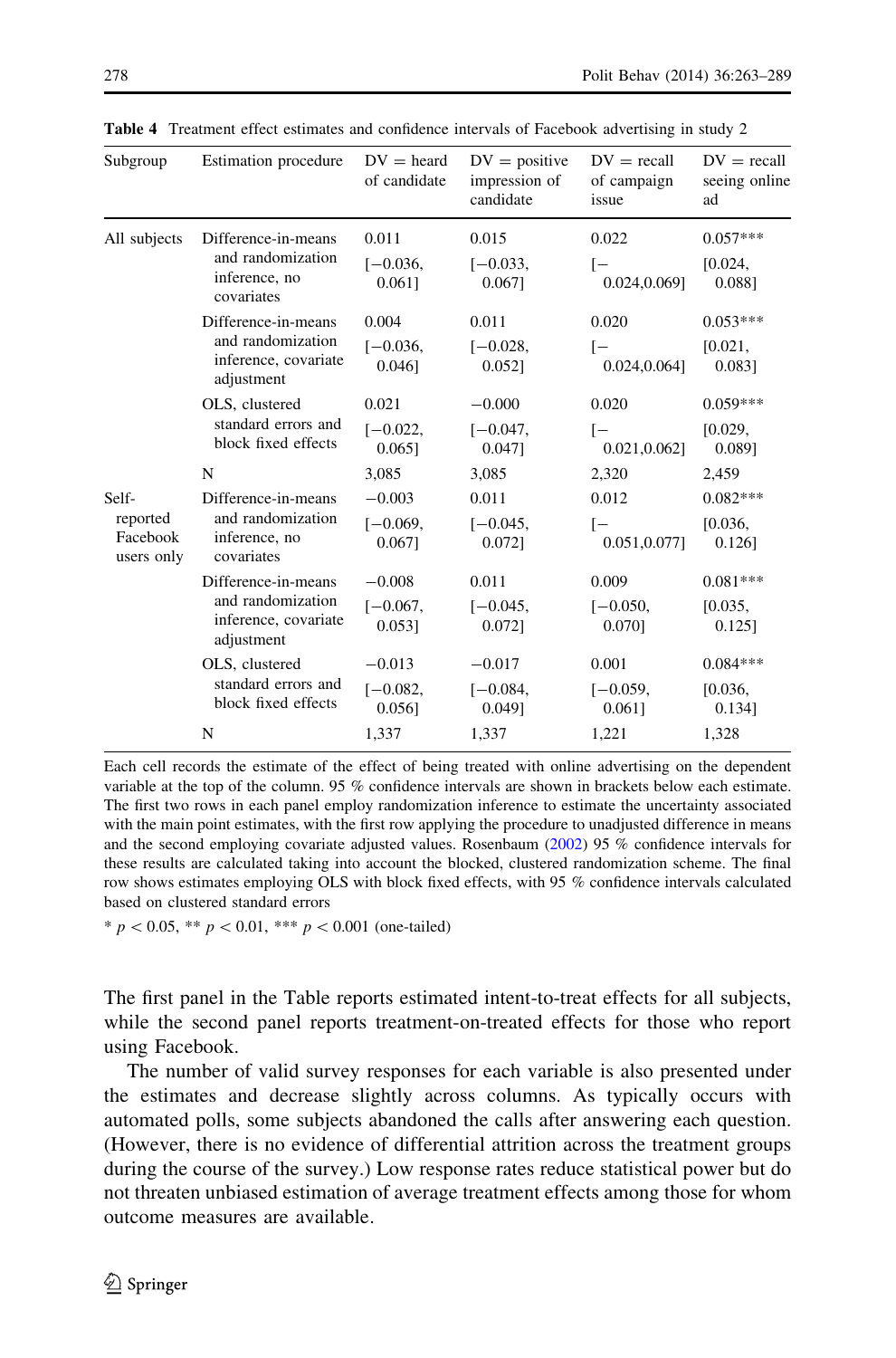<span id="page-16-0"></span>As in Study 1, we find no evidence that the ads had consequential effects on knowledge of the candidate or his favorability ratings. The new variable we included in this study, correct recall of the candidate's main campaign issue (fracking, which was featured in the ads), also generated substantively small treatment effects that are statistically indistinguishable from zero. Although the confidence intervals are larger than in the previous study, the point estimates and confidence intervals again cast doubt on the proposition that the ads have politically meaningful effects.

The results from Study 2 did depart in one important respect from the findings from Study 1. As the last column of Table [4](#page-15-0) indicates, subjects randomly assigned to online ads were 5.3 percentage points more likely to recall seeing items about the candidate on the Internet, an estimate that is highly statistically significant  $(p<0.001)$ . Among Facebook users this effect is even more pronounced, an 8.1 percentage point increase.<sup>25</sup> Again, randomization inference places the p value at less than 0.001. As intuition would suggest, ad recall shows no treatment effect among non-Facebook users.

As a methodological matter, this finding gives us confidence that our clustered randomization methodology worked successfully. Study 1's null effects caused us to be concerned that Facebook had inadvertently delivered the ads to some members of the control group (although we meticulously checked and verified that the treatments had been delivered as intended in Study 1). Study 2 found that ad recall was significantly higher in the treatment group, putting this concern further to rest; nevertheless, the overall pattern of findings is consistent with the results obtained from Study 1.

#### Discussion: Pooled Estimates and Theoretical Implications

This article developed and implemented a relatively low-cost method for rigorously assessing the impacts of online advertising. The results bring the first field experimental data to the question of whether online advertisements shape the public's political beliefs, perceptions, and evaluations. In the two studies, candidates for legislative office presented randomly selected individuals with a heavy volume of online advertisements while those in control groups were shown no advertisements. Surprisingly, we found that voters randomly assigned to view the political candidates' online ads were no more likely to recall the candidates' names, did not significantly update their opinions of the candidates, and sometimes did not recall viewing the ads at all.

<sup>&</sup>lt;sup>25</sup> A number of differences between the contexts for Studies 1 and 2 could account for the fact ads were recalled only in the congressional race. One possibility is the salience of the race for US House. Another is that individuals primarily recall seeing online ads for entities with which they are already familiar; thus most individuals in Study 1 may not have recalled the ads due to the first collaborating candidate's relatively low baseline name recognition. Further experimentation is necessary to explore these possibilities.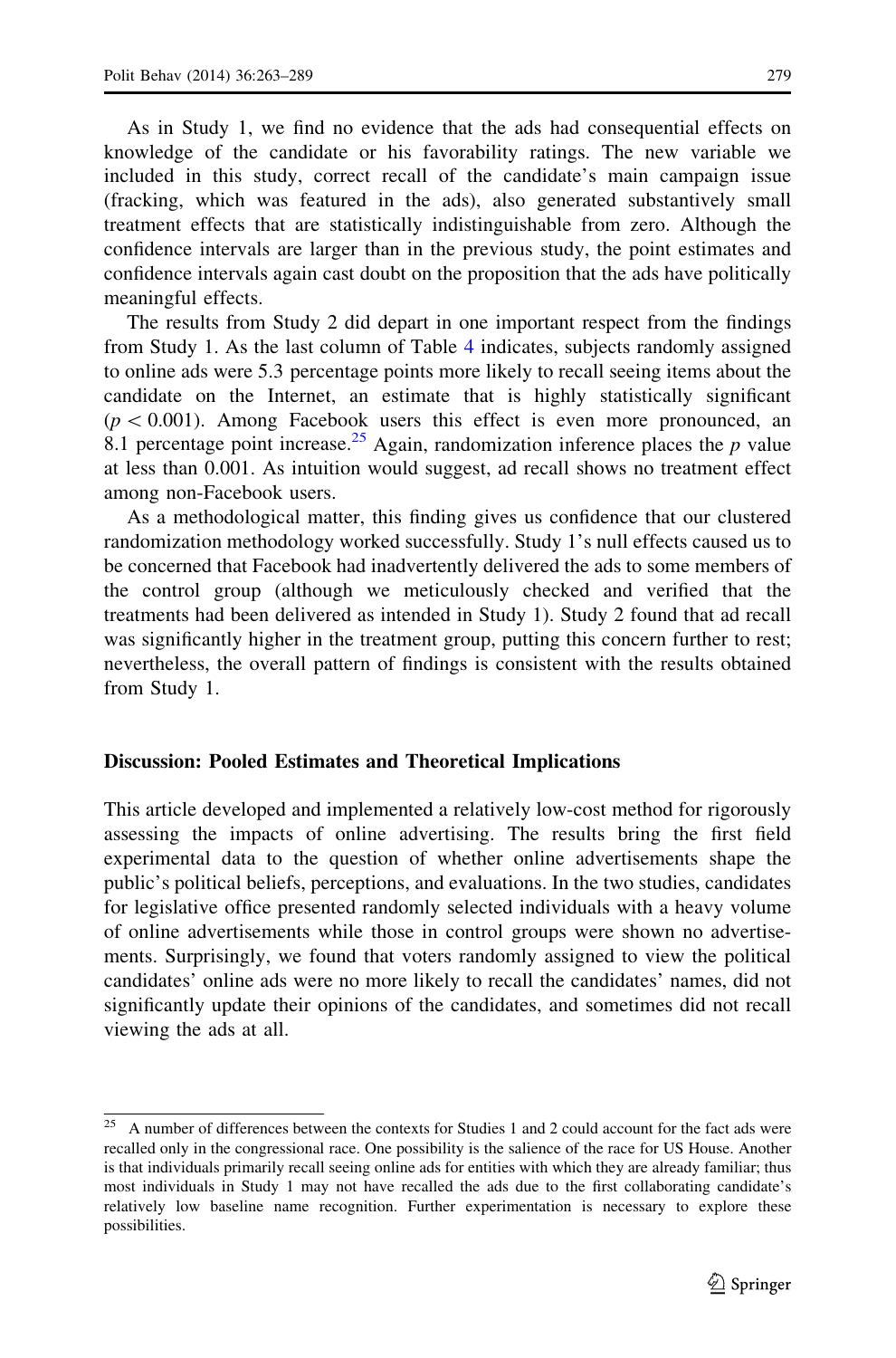| Estimation procedure                                                | $DV =$ heard of<br>candidates | $DV =$ positive impression<br>of candidates |
|---------------------------------------------------------------------|-------------------------------|---------------------------------------------|
| OLS, clustered standard errors, weights,<br>and block fixed effects | $-0.016$<br>$[-0.053, 0.022]$ | $-0.013$<br>$[-0.048, 0.022]$               |
| N                                                                   | 2.701                         | 2,701                                       |

Table 5 Pooled estimates for candidates' name recognition and favorability in studies 1 and 2, Facebook users only

Each cell records the estimate of the effect of being treated with online advertising on the dependent variable at the top of the column. Results from pooled OLS regression with block fixed effects, inverse probability weights, and clustered standard errors. 95 % confidence intervals are shown below each estimate. Neither result is statistically significant at the 0.05 level (one-tailed)

Pooled Results and Comments on Assessing Cost Effectiveness

To quantify the uncertainty associated with the overall pattern of results, we pooled the two studies together in order to generate the estimates shown in Table  $5^{26}$ Taking the top of the 95 % confidence interval as the maximum credible estimate, we interpret the results in Table 5 to mean that we can rule out effects of these candidates' online advertising greater than 2.2 percentage points on their name recognition and evaluations.

To put this finding in perspective, consider the scope of the intervention and the manner in which it was delivered. Recall that treated Facebook users were typically exposed to the ads about 38 times in these studies. Suppose that these 38 exposures did generate a cumulative effect of 2.2 percentage points, the top of the 95 % confidence interval. If 38 exposures were necessary for this 2.2 percentage point effect, it follows that each marginal exposure to the online political advertisements increased name recognition or candidate favorability by an average of (2.2/38=) 0.058 percentage points. In other words, even if the true average treatment effect were in fact at the top of the 95 % confidence interval, just (1/0.00058=) 1 in 1,700 people learned the name of the candidates or gained a favorable impression of them from each exposure to their Facebook advertisements. Based on this evidence, online advertisements appear unlikely to play a meaningful role in determining a candidate's success or failure.

Although these results generally run counter to the notion that online ads have substantively large effects on their viewers' attitudes and behavior, it remains possible that online advertising remains a cost-effective persuasion tactic given the ads' very low price (Lewis and Rao [2012\)](#page-25-0). Suppose, for example, that the candidates' online ads attracted votes at a rate of \$10 per vote, which would be efficient by comparison to most campaign tactics (Green and Gerber [2008,](#page-24-0) p. 139). Recall that the candidate in Study 1 was only able to purchase \$200 worth of ads per week—Facebook was unable to provide any more advertising given the finite supply of Facebook users and the finite number of pages they each load on the site. If Facebook advertisements won votes at a respectable \$10 per vote and the

 $26$  We derived these results by pooling the datasets and using OLS regression with block fixed effects, inverse probability weights, and clustered standard errors. Inverse weights are calculated as 1/the probability of assignment to treatment for the treatment group and  $1/(1 -$  the probability of assignment to treatment) for the control group (Gerber and Green [2012\)](#page-24-0).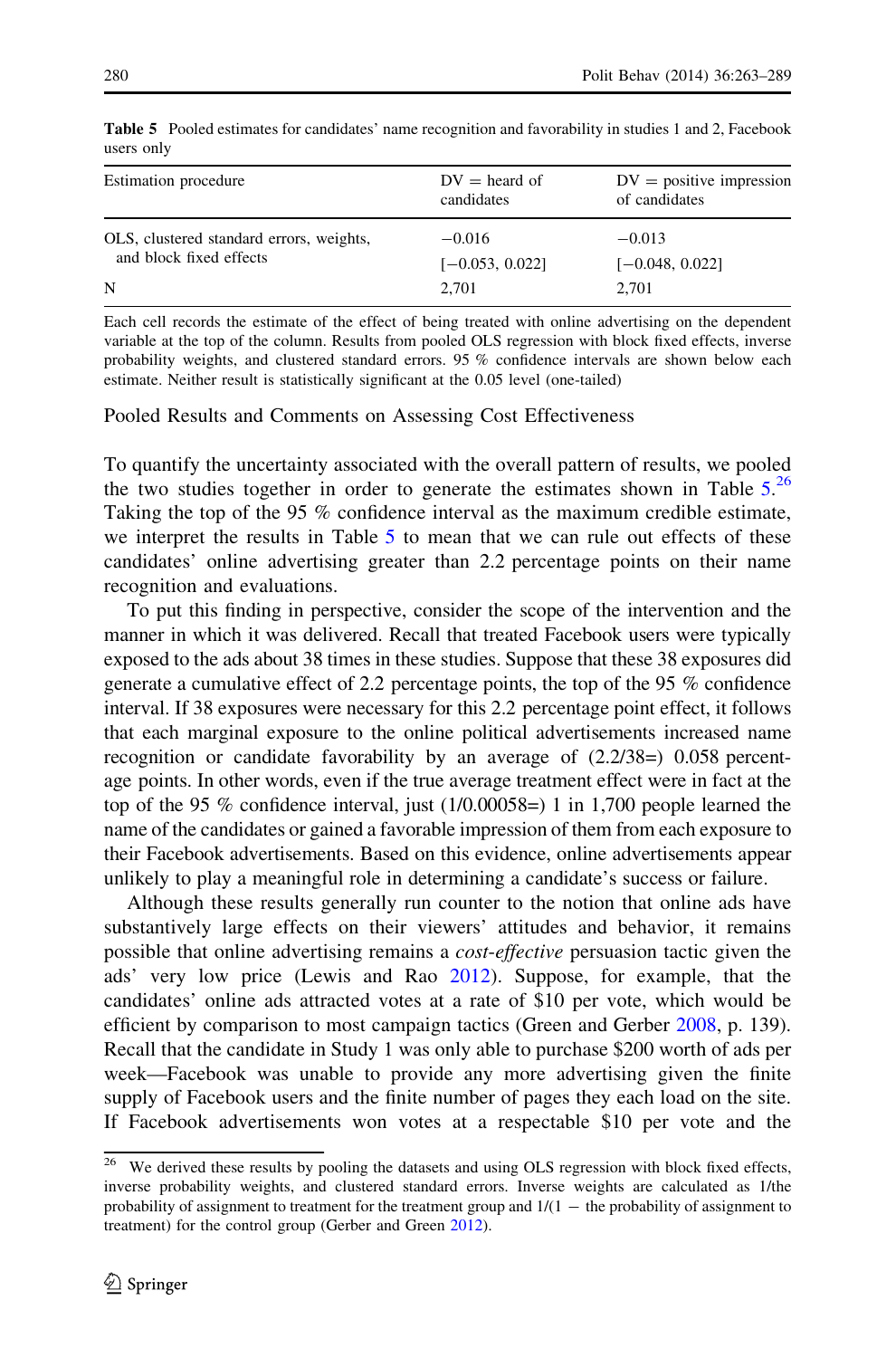candidate purchased \$200 worth of ads, we would expect only 20 votes to change. To change merely 20 voters' minds out of the roughly 20,000 who were exposed to the ads would have rendered the \$200 ad buy fairly cost effective (at \$10/vote). However, to reliably detect the implied 0.1 percentage point effect (20/  $20,000 = 0.001$ ) of such an ad would require an experiment of roughly 5 million voters. Our experiment (and indeed the legislative districts we studied) contained far fewer than 5 million individuals and could not have detected effects of this miniscule size. As with commercial online advertisements, understanding whether very cheap political online advertisements are cost effective will likely remain ''nearly impossible'' (Lewis and Rao [2012\)](#page-25-0). At the same time, our experiments do cast doubt on the view that online advertising has substantively meaningful impacts on political attitudes or electoral outcomes.

Two experiments, of course, can hardly provide the last word on a phenomenon as complex as online political advertising, and further research is needed to assess whether online ads would prove more potent if delivered via different modes (e.g., video) or in different contexts. For example, although we anticipated that relatively low salience elections would be conducive to strong advertising effects, it is possible that online advertisements could prove more effective in higher salience contests or for candidates who are already relatively well known. Likewise, although we study political candidates' efforts at winning votes, perhaps other entities such as non-profit or issue advocacy organizations tend to be more persuasive; or, perhaps online ads are successful in altering attitudes beyond candidate evaluations or in affecting behavior. Online video advertisements or large and colorful banner ads could prove more effective than the static display ads we purchased. The Internet can also be deployed for a variety of political purposes other than persuasion; for example, the Obama campaign leveraged Facebook data to allow supporters to identify their friends in swing states and mobilize them to vote, a tactic that may prove more effective than impersonal display advertisements. The experimental methodology developed in this article will allow scholars and practitioners to shed light on important questions such as these in future research.

# Theoretical Implications for Mass Communication

Our results also leveraged the unique potential of online advertisements to contribute to longstanding theoretical questions about the degree to which individuals' perceptions, beliefs, and evaluations can be influenced by impersonal mass appeals (e.g., Hartmann [1936](#page-24-0); DellaVigna and Gentzkow [2009](#page-24-0)). Reigning theories of mass communication stress the potency of repeated exposure (e.g., Atkin and Heald [1976;](#page-23-0) Lodge et al. [1995](#page-25-0); Grimmer et al. [2012](#page-24-0))—even to subtle messages (Zajnoc [1968;](#page-26-0) Bargh et al. [1992](#page-23-0); Kam and Zechmeister [2013](#page-25-0))—and the power of communication that does not run counter to individuals' pre-existing values (e.g., Zaller [1992](#page-26-0)). From such perspectives, online advertisements would seem to represent a propitious way to generate sizeable shifts in the public's perceptions, beliefs, and evaluations, especially for outcomes such as candidate name recognition and candidate support (e.g., Zaller [1996](#page-26-0); Ladd and Lenz [2009\)](#page-25-0): it can be essentially guaranteed that individuals will be exposed to online ads dozens of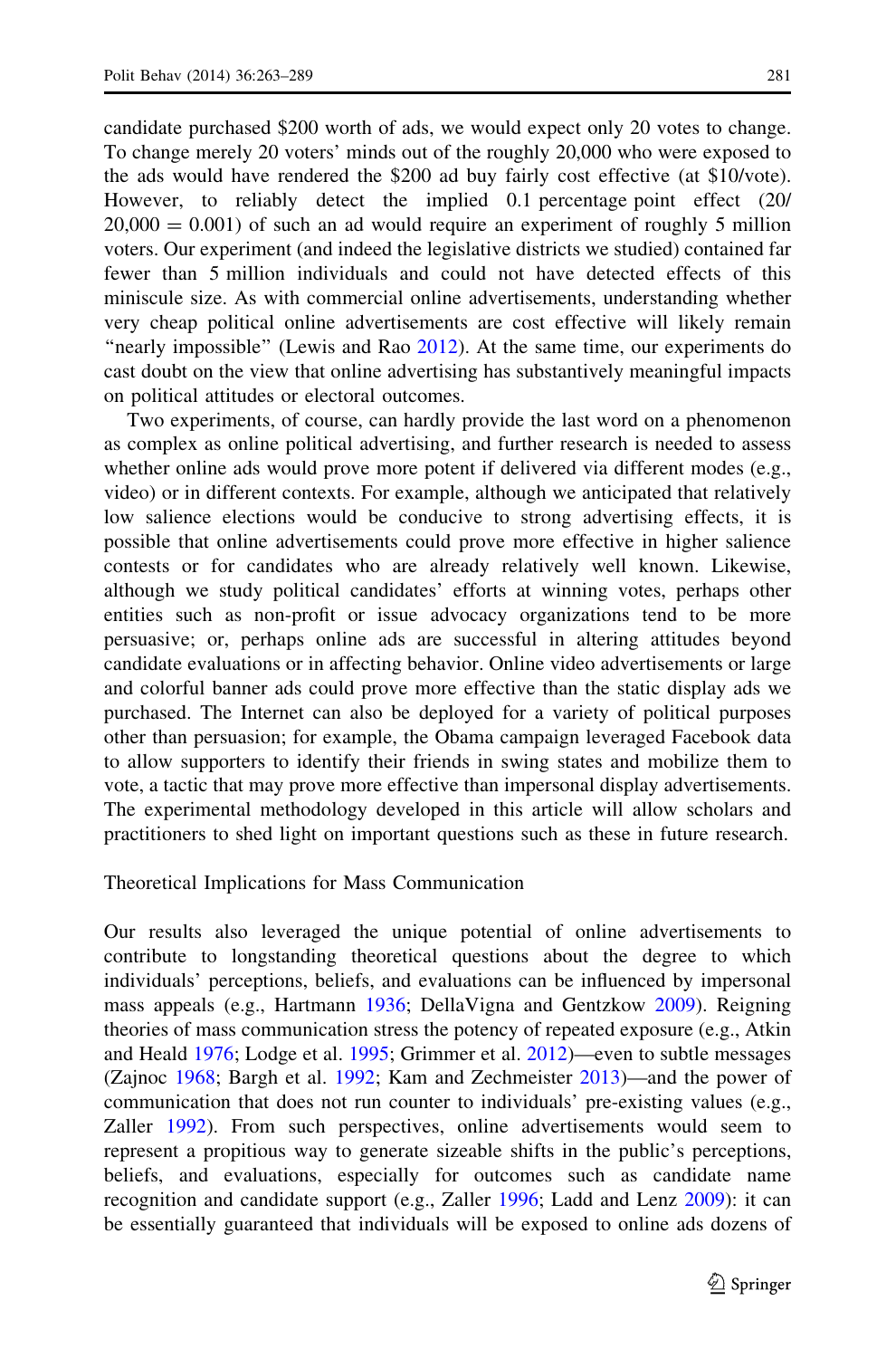times, and the ads often contain messages that few individuals should be predisposed to resist (e.g., a graphic displaying the name of a candidate for office for the mere purpose of informing viewers of his candidacy). Our results present a challenge to the sufficiency of these theories: the treatments essentially guaranteed that subjects in our studies crossed these two theoretical hurdles to communication effects, but in neither study do we find evidence of increasing awareness of the candidates. It seems that a final hurdle for effective mass communication individuals' interest in processing these messages and retaining their contents (e.g., Petty and Cacioppo [1986](#page-25-0))—largely stymied these attempts at mass influence.

Campaigns to change the public's attitudes, beliefs, and behaviors increasingly rely upon online advertisements, yet evidence remains sparse that impersonal mass communications are able to effect large, enduring changes in individuals' attitudes and behaviors, online or not. To be sure, the evidence strongly suggests that mass communications can sometimes influence individuals in the short term, even in sufficient numbers to swing very close elections (e.g., Hill et al. [2012\)](#page-24-0). Indeed, our findings may seem surprising in light of other field experiments that have found sizeable short-term effects of mass communication on candidate choice in both low-salience (Panagopoulos and Green [2008;](#page-25-0) Gerber et al. [2011b\)](#page-24-0) and high-salience elections (Huber and Arceneaux  $2007$ ; Gerber et al.  $2011a$ ).<sup>27</sup> However, a rich research tradition also raises doubts about the ability of mass messages to leave more than a fleeting impression on the public (e.g., Campbell et al. [1960;](#page-24-0) Klapper [1960\)](#page-25-0), even when sympathetic subjects are directly exposed to persuasive content (e.g., Hovland et al. [1949\)](#page-25-0). Consistent with this ''minimal effects'' perspective, observational studies and field experiments suggest that individuals often forget televised messages within a matter of days or even hours (e.g., Gerber et al. [2011a;](#page-24-0) Hill et al. [2012;](#page-24-0) Sears and Kosterman [1994\)](#page-25-0); lab studies of negative advertising (e.g., Mutz and Reeves [2005](#page-25-0)) and issue framing (e.g., Chong and Druckman [2010](#page-24-0)) often find that the effects of experimental stimuli decay rapidly; and impersonal behavioral interventions often exhibit rapid decay or fail altogether (e.g., Allcott and Rogers [2012;](#page-23-0) Galiani et al. [2012\)](#page-24-0).

Whether it is because people typically do not attend closely to impersonal mass messages concerning subjects they have little interest in or because they quickly forget their content amid life's distractions, attempts at mass influence quite often have minimal effects. A growing conventional wisdom among internet advertisers and journalists suggests that online advertisements nonetheless have profound effects on the public—for example, Facebook has claimed that its ads have moved vote shares by around 20 percentage points in some cases (e.g., Facebook [2011\)](#page-24-0), Google has suggested that Senator Scott Brown's online advertisements ''seal[ed his] upset victory in 2010" (Google [2013](#page-24-0)), and numerous journalistic retrospectives have credited online ads with political candidates' victories (e.g., Edwards [2012a,](#page-24-0) [b](#page-24-0)). Our experimental design offers a way to rigorously evaluate such claims by assessing the efficacy of online messages. In light of our evidence, it appears that attempts to influence the mass public online warrant the same healthy skepticism as their offline counterparts.

 $\frac{27}{27}$  See also a growing experimental and quasi-experimental literature on the broader political and social effects of the mass media (e.g., Adena et al. [2013](#page-23-0); Paluck and Green [2009\)](#page-25-0).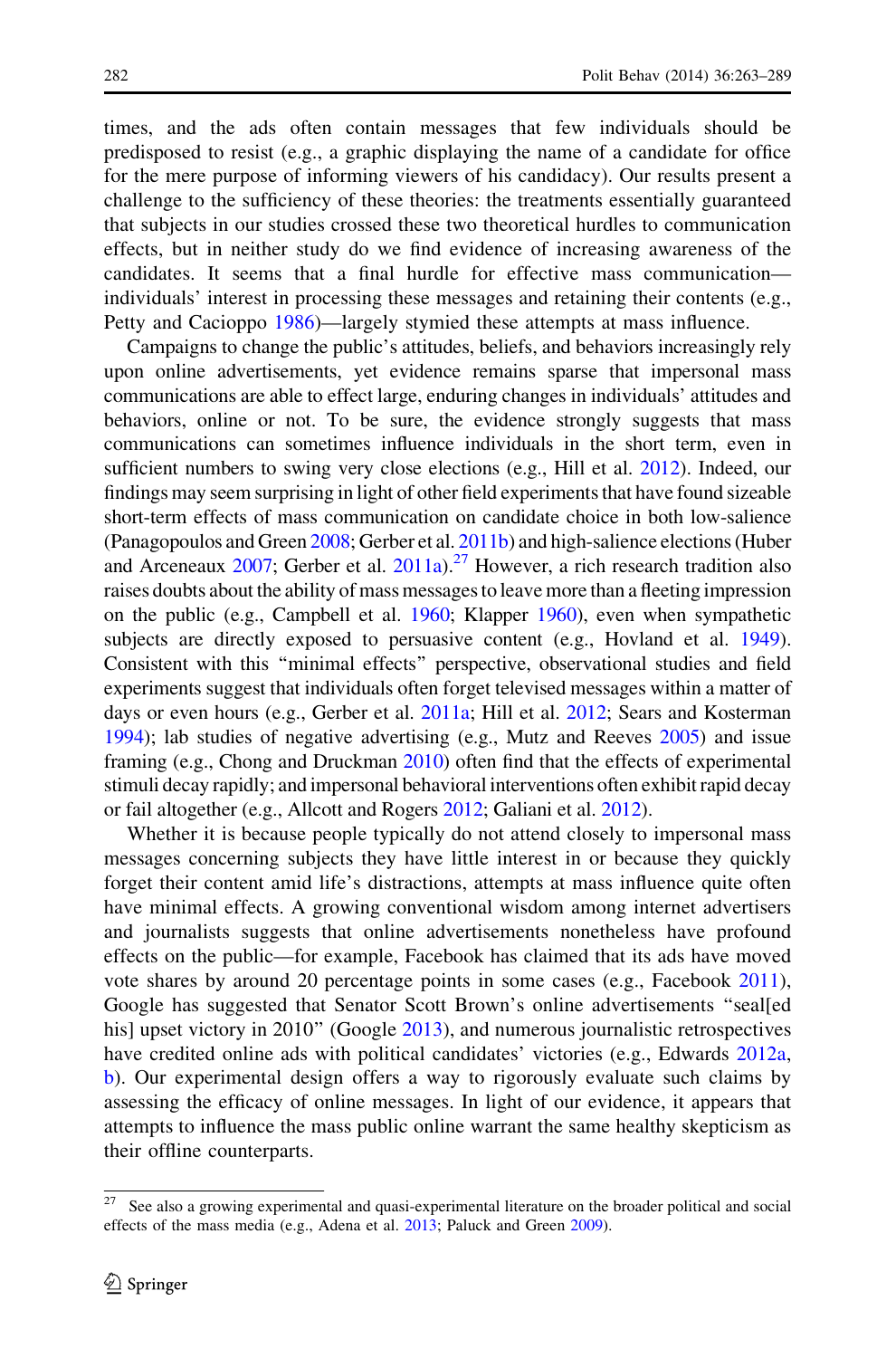<span id="page-20-0"></span>Acknowledgments David Broockman acknowledges the National Science Foundation Graduate Research Fellowship Program for support. We thank Peter Aronow, Alex Coppock, Seth–Hill, Josh Kalla, Gabe Lenz, Randall Lewis, Tiffany Washburn, and members of Facebook's Partner Measurement and Data Science teams for helpful comments. We also thank the candidates for their cooperation in this research. The authors bear sole responsibility for any errors.

Open Access This article is distributed under the terms of the Creative Commons Attribution License which permits any use, distribution, and reproduction in any medium, provided the original author(s) and the source are credited.

# Appendix 1

In order to illustrate how our cluster-randomization procedure works, this Appendix provides a brief stylized example.

Suppose we were to begin with the 10 individuals shown in Table 6, each of which has a corresponding age, gender, and location.

| <b>Table 6</b> Example individuals<br>on voter file | Person | Age | Gender | Location      |
|-----------------------------------------------------|--------|-----|--------|---------------|
|                                                     | А      | 30  | Male   | New York      |
|                                                     | B      | 30  | Male   | San Francisco |
|                                                     | C      | 30  | Male   | San Francisco |
|                                                     | D      | 30  | Female | San Francisco |
|                                                     | E      | 31  | Male   | New York      |
|                                                     | F      | 31  | Female | New York      |
|                                                     | G      | 31  | Female | San Francisco |
|                                                     | Н      | 31  | Female | New York      |

| Cluster $1(30-M-NY)$<br>A<br>Cluster $2(30-M-SF)$<br>B.C | 30 | Male   | New York      |
|----------------------------------------------------------|----|--------|---------------|
|                                                          |    |        |               |
|                                                          | 30 | Male   | San Francisco |
| Cluster $3(30-F-SF)$<br>D                                | 30 | Female | San Francisco |
| Cluster $4(31-M-NY)$<br>E                                | 31 | Male   | New York      |
| Cluster $5(31-F-NY)$<br>F. H                             | 31 | Female | New York      |
| Cluster $6(31-F-SF)$<br>G                                | 31 | Female | San Francisco |
|                                                          |    |        |               |
|                                                          |    |        |               |

# Table 8 Example blocks

| <b>Block</b> | Cluster                       |
|--------------|-------------------------------|
| Block 1      | $2(30-M-SF), 5(31-F-NY)$      |
| Block 2      | $1(30-M-NY), 4(31-M-NY)$      |
| Block 3      | 3 $(30-F-SF)$ , 6 $(31-F-SF)$ |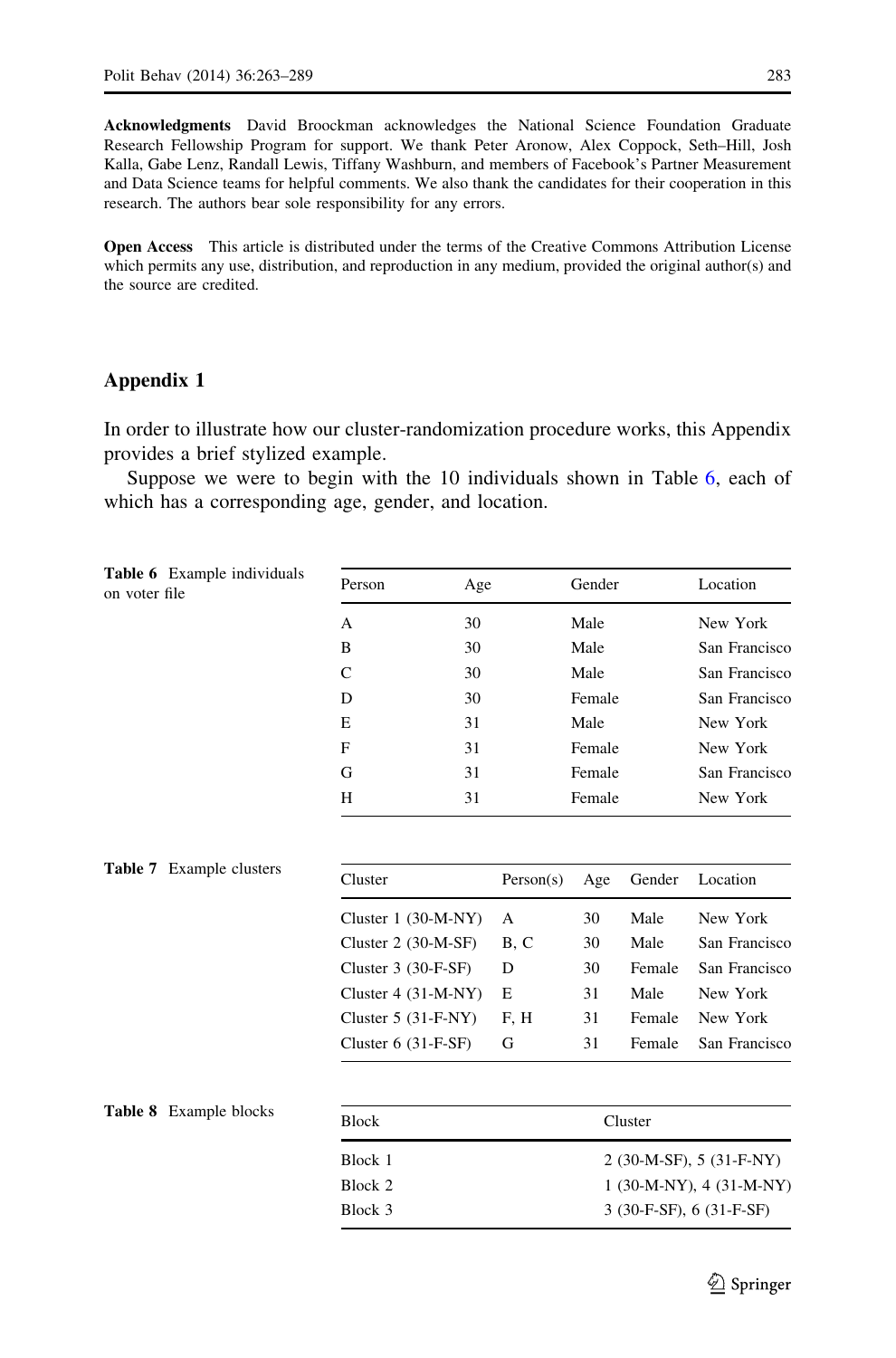<span id="page-21-0"></span>

| <b>Table 9</b> Example treatment<br>assignment | <b>Block</b> | Cluster      | Treatment assignment |
|------------------------------------------------|--------------|--------------|----------------------|
|                                                | Block 1      | $2(30-M-SF)$ | Treatment $(B, C)$   |
|                                                | Block 1      | $5(31-F-NY)$ | Control $(F, H)$     |
|                                                | Block 2      | $1(30-M-NY)$ | Treatment (A)        |
|                                                | Block 2      | $4(31-M-NY)$ | Control $(E)$        |
|                                                | Block 3      | $3(30-F-SF)$ | Treatment (D)        |
|                                                | Block 3      | $6(31-F-SF)$ | Control $(G)$        |

Individuals B and C as well as individuals F and H cannot be randomized at the individual level because they share the same age, gender, and location. However, these individuals can be randomized at the cluster level with clusters shown in Table [7](#page-20-0).

To conduct block randomization of these clusters, we combine these clusters in blocks of similarly sized clusters (see Gerber and Green [2012](#page-24-0) for the rationale behind blocking on cluster size). In this case, Clusters 2 and 5 each contain two individuals, so they are put together in Block 1, shown in Table [8.](#page-20-0) The other four clusters are all of the same size, so we block them into pairs based on other attributes (in this case, prioritizing gender and location similarity).

Finally, we randomize treatment assignment to the clusters within these blocks. Table 9 shows an example of how treatment assignment might be realized within these blocks. For example, within Block 1, Cluster 2 was assigned to Treatment and Cluster 5 was assigned to control. This means that 30 year old males in San Francisco would be treated with advertisements but 31 year old females in New York would not be. Persons B and C would thus receive treatment, while persons F and H would not.

# Appendix 2

Text of Telephone Survey in Study 1 (Live Interviewers)

Hi, I'm calling with a brief academic research study. Could I speak with [voter name] please?

Q1. [collaborating candidate] is a candidate for state legislature this year. Could you please tell me whether you've heard of [collaborating candidate] and, if so, whether you have a positive or negative impression of him? If you don't recognize [collaborating candidate]'s name, just let me know.

- Have *not* heard of him
- Have heard of him, have *positive* impression
- Have heard of him, have *negative* impression

Q2. [candidate's opponent] is also running for state legislature this year. Could you please tell me whether you've heard of [candidate's opponent] and, if so, whether you have a positive or negative impression of him? If you don't recognize [candidate's opponent]'s name, just let me know.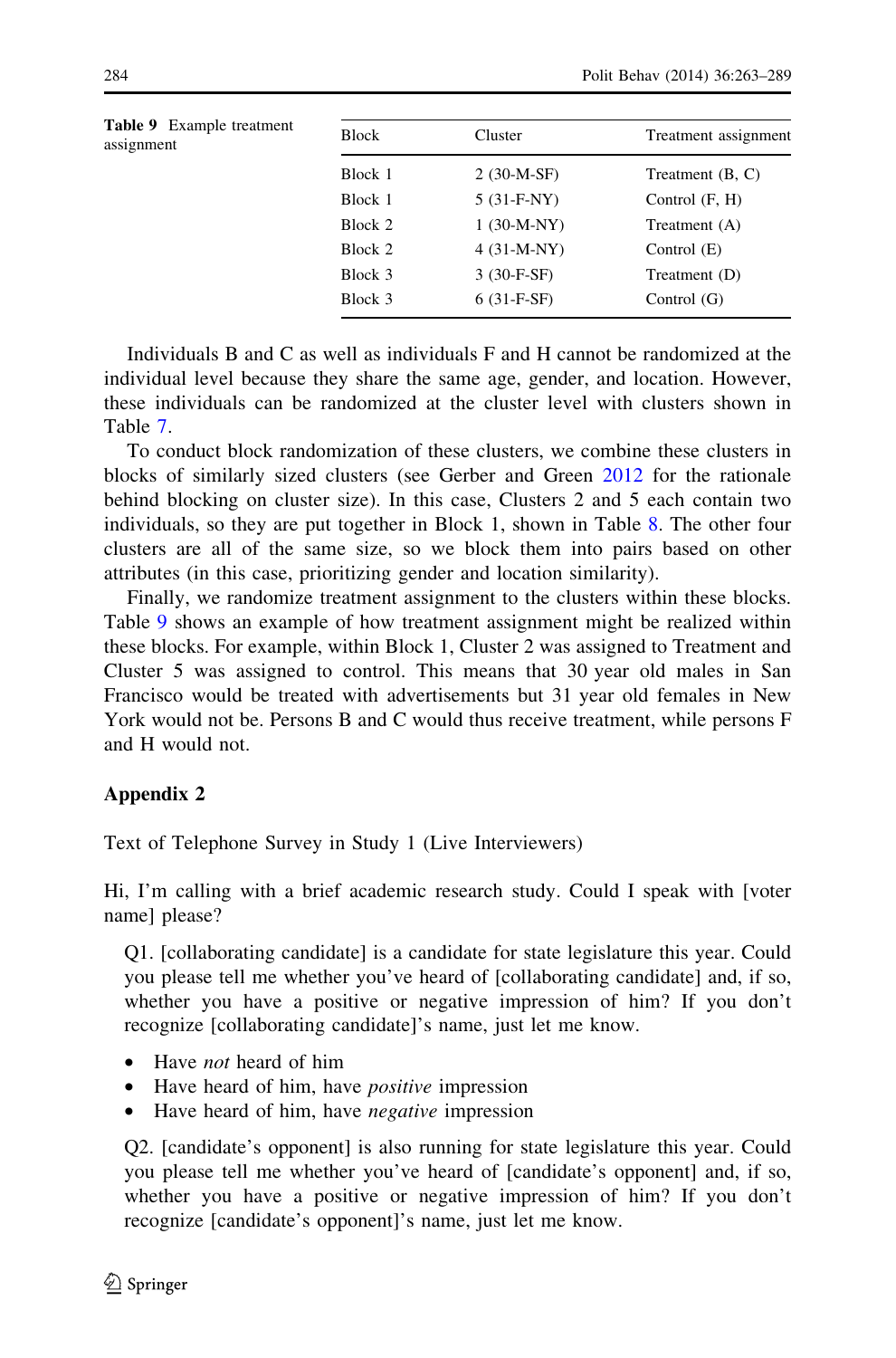- Have not heard of him
- Have heard of him, have *positive* impression
- Have heard of him, have *negative* impression

Q3. If the election for state assembly were held today, would you vote for [party], [candidate's opponent], or the [party], [collaborating candidate]?

- [party] [candidate's opponent]
- [party] [collaborating candidate]
- Undecided, or other candidate

Q4. Thanks. Thinking about [collaborating candidate] for a moment – have you seen, heard, or read anything about [collaborating candidate] on the internet over the last week or so?

- Yes
- No

Q5. Thanks. Finally, on a different topic, how often have you logged onto the website Facebook in the last week? Just about every day, a few times, only once, or never?

- Just about every day
- A few times
- Only once
- Never/I don't have an account

Text of Telephone Survey in Study 2 (Automated Calls)

Hi, we're calling with a brief academic research study about tomorrow's election.

Q1. First, for verification purposes, could you please enter your current, two-digit age? [break off if the person is 17 or younger or 65 or older]

Q2. Thank you, and could you please enter 1 if you are male, or 2 if you are female?

Q3. And finally, for verification purposes, could you enter your zip code?

Q4. Thank you. On to our questions about the election, which should take just a moment. In tomorrow's Presidential election between Barack Obama and Mitt Romney, who do you plan to vote for? Press 1 if you plan to vote for Barack Obama, 2 if you plan to vote for Mitt Romney, 3 if you plan to vote for some other candidate, and 4 if you do not plan to vote.

Q5. Thank you. Now moving on to the race for Congress, [collaborating candidate]is a candidate for Congress this year. Could you please tell me whether you have a positive impression of [collaborating candidate], negative impression of [collaborating candidate], or have not heard of him before? Press 1 if you have a positive impression of [collaborating candidate], 2 if you have a negative impression of [collaborating candidate], and 3 if you are not familiar with the name [collaborating candidate].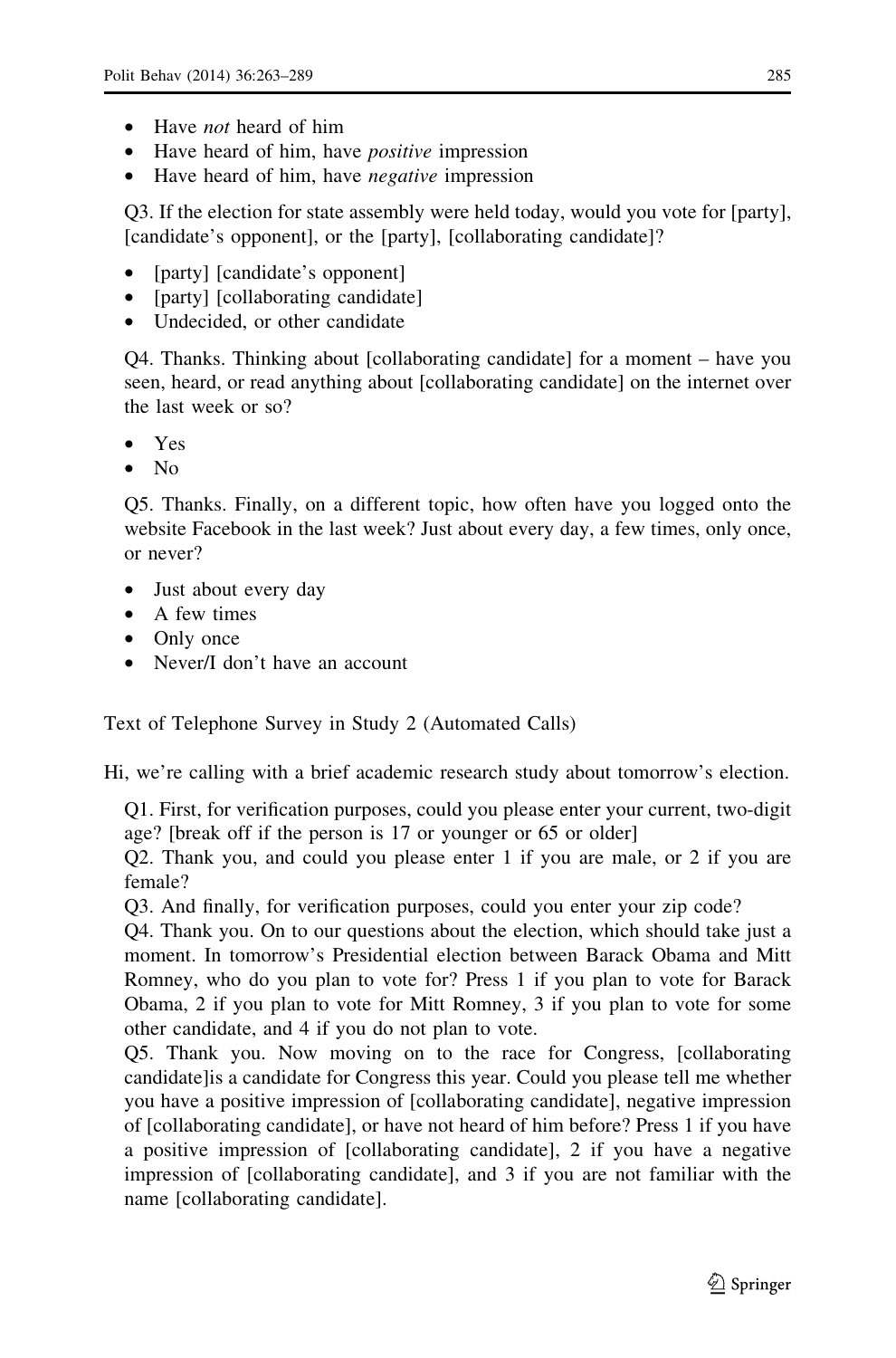<span id="page-23-0"></span>Q6. Thank you. [candidate's opponent] is also candidate for Congress this year. Could you please tell me whether you have a positive impression of [candidate's opponent], negative impression of [candidate's opponent], or have not heard of him before? Press 1 if you have a positive impression of [candidate's opponent], 2 if you have a negative impression of [candidate's opponent], and 3 if you are not familiar with the name [candidate's opponent].

Q7. Thanks. Thinking about [collaborating candidate] for a moment, do you happen to recall if [collaborating candidate]'s campaign has focused mostly on the issue of abortion, hydraulic fracking, or free trade with China? Press 1 if you recall [collaborating candidate]'s campaign focusing on abortion, 2 if you recall [collaborating candidate]'s campaign focusing on fracking, and 3 if you recall [collaborating candidate]'s campaign focusing on free trade with China.

Q8. Thanks. Thinking about [collaborating candidate] for another moment – have you seen, heard, or read anything about [collaborating candidate] on the internet over the last week or so? Press 1 if you do recall items on the internet about [collaborating candidate], and press 2 if you do not recall seeing anything on the internet about [collaborating candidate].

Q9. Thanks. Finally, on a different topic, how often have you logged onto the website Facebook in the last week? Press 1 if you've logged on just about every day, press 2 if you've logged on at least once, press 3 if you haven't logged into Facebook at all over the past week, or press 4 if you don't have an account.

That's all, thank you for your time.

# References

- Adena, M., Enikolopov R., Petova M., Santarosa V., & Zhuravskaya E. (2013). Radio and the rise of the Nazis in Prewar Germany. SSRN Working Paper.
- Allcott, H., & Rogers, T. (2012). The short-run and long-run effects of behavioral interventions: Experimental evidence from energy conservation. Working Paper, New York University.
- Aral, S., & Walker, D. (2010). Creating social contagion through viral product design: A randomized trial of peer influence in networks. Working Paper, New York University.
- Arceneaux, K. (2005). Using cluster randomized field experiments to study voting behavior. Annals of the American Academy of Political and Social Science, 601(1), 169–179.
- Aronow, P.M., & Samii, C. (2012). ri: The R package for performing randomization-based inference for experiments. R package version 0.9. [http://CRAN.R-project.org/package=ri.](http://CRAN.R-project.org/package=ri)
- Atkin, C., & Heald, G. (1976). Effects of political advertising. Public Opinion Quarterly, 40(2), 216–228.
- Bailard, C. S. (2012). A field experiment on the internet's effect in an African election: Savvier citizens, disaffected voters, or both? Journal of Communication, 62(2), 330–344.
- Bakshy, E., Eckles, D., Yan, R., & Rosenn, I. (2012). Social influence in social advertising: Evidence from field experiments. In Proceedings of the 13th ACM Conference on Electronic Commerce (EC' 12) pp. 146–161.
- Bargh, J. A., Chaiken, S., Govender, R., & Pratto, F. (1992). The generality of the automatic attitude activation effect. Journal of Personality and Social Psychology, 62(6), 893–912.
- Bond, R. M., Fariss, C. J., Jones, J. J., Adam, D. I., Kramer, C. M., Settle, J. E., et al. (2012). A 61-million-person experiment in social influence and political mobilization. Nature, 489, 295–298.
- Buscher, G., Cutrell, E., & Morris, M.R. (2009). What do you see when you're surfing? Using eye tracking to predict salient regions of web pages. Computer–human interaction.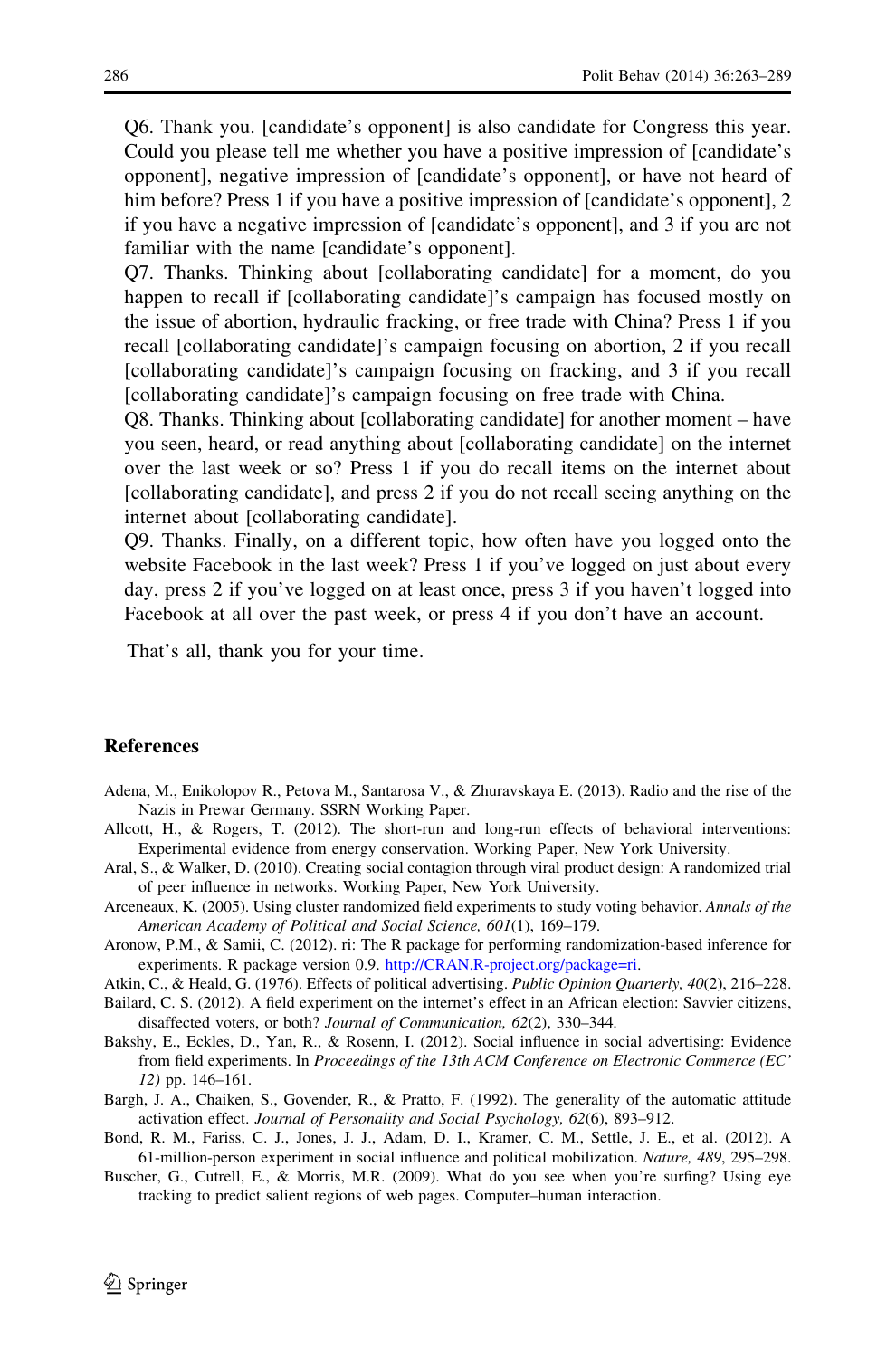- <span id="page-24-0"></span>Campbell, A., Converse, P. E., Miller, W. E., & Stokes, D. E. (1960). The American voter. New York: Wiley.
- Carlisle, J.E. & Patton, R.C. (2013). Is social media changing how we understand political engagement? An analysis of Facebook and the 2008 presidential election. Political Research Quarterly. Forthcoming.
- Casey, K., Glennerster, R., & Miguel, E. (2012). Reshaping institutions: Evidence on aid impacts using a pre-analysis plan. Quarterly Journal of Economics, 127(4), 1755–1812.
- Chong, D., & Druckman, J. N. (2010). Dynamic public opinion: Communication effects over time. American Political Science Review, 104(4), 663–680.
- Danaher, P. J., & Mullarkey, G. W. (2003). Factors affecting advertising recall: A study of students. Journal of Advertising Research, 43(3), 252–267.
- DellaVigna, S., & Gentzkow, M. (2009). Persuasion: Empirical evidence. NBER Working Paper.
- Edwards, J. (2012a). DATA: Google totally blows away Facebook on ad performance. Business insider. [http://articles.businessinsider.com/2012-05-15/news/31704866\\_1\\_mark-zuckerberg-image-ads](http://articles.businessinsider.com/2012-05-15/news/31704866_1_mark-zuckerberg-image-ads-advertising-platform)[advertising-platform.](http://articles.businessinsider.com/2012-05-15/news/31704866_1_mark-zuckerberg-image-ads-advertising-platform) Accessed 24 May 2013.
- Edwards, J. (2012b). Michigan Supreme Court judge says Facebook campaign won her election. [http://www.businessinsider.com/michigan-supreme-court-judge-bridget-mccormacks-facebook](http://www.businessinsider.com/michigan-supreme-court-judge-bridget-mccormacks-facebook-election-campaign-2012-12)[election-campaign-2012-12](http://www.businessinsider.com/michigan-supreme-court-judge-bridget-mccormacks-facebook-election-campaign-2012-12). Accessed 24 May 2013.
- eMarketer. (2012a). Facebook usage beats TV during working hours. [http://www.emarketer.com/](http://www.emarketer.com/Article.aspx?R=1008657) [Article.aspx?R=1008657.](http://www.emarketer.com/Article.aspx?R=1008657) Accessed 16 Oct 2012.
- eMarketer. (2012b). US online ad spending to close in on \$40 billion. [http://www.emarketer.](http://www.emarketer.com/Article.aspx?R=1008783) [com/Article.aspx?R=1008783.](http://www.emarketer.com/Article.aspx?R=1008783) Accessed 16 Oct 2012.
- Facebook (2011). Case study: Reaching voters with Facebook ads (vote no on 8). [https://www.facebook.](https://www.facebook.com/notes/us-politics-on-facebook/case-study-reaching-voters-with-facebook-ads-vote-no-on-8/10150257619200882) [com/notes/us-politics-on-facebook/case-study-reaching-voters-with-facebook-ads-vote-no-on-8/](https://www.facebook.com/notes/us-politics-on-facebook/case-study-reaching-voters-with-facebook-ads-vote-no-on-8/10150257619200882) [10150257619200882](https://www.facebook.com/notes/us-politics-on-facebook/case-study-reaching-voters-with-facebook-ads-vote-no-on-8/10150257619200882). Accessed 24 May 2013.
- Fitzgerald, B. (2012). Most popular sites 2012: Alexa ranks the 500 most-visited websites. [http://www.](http://www.huffingtonpost.com/2012/08/09/most-popular-sites-2012-alexa_n_1761365.html) [huffingtonpost.com/2012/08/09/most-popular-sites-2012-alexa\\_n\\_1761365.html.](http://www.huffingtonpost.com/2012/08/09/most-popular-sites-2012-alexa_n_1761365.html) Accessed 24 May 2013.
- Galiani, S., Gertler, P., & Orsola-Vidal A. (2012). Promoting handwashing behavior in Peru: The effect of large-scale mass-media and community level interventions. Working Paper, The World Bank.
- Gerber, A.S., & Green, D.P. (2012). Field Experiments: Design, Analysis, and Interpretation. New York: W. W. Norton.
- Gerber, A. S., Green, D. P., Kaplan, E. H., & Kern, H. L. (2010). Baseline, placebo, and treatment: Efficient estimation for three-group experiments. Political Analysis, 18, 297–315.
- Gerber, A. S., Gimpel, J. G., Green, D. P., & Shaw, D. R. (2011a). How large and long-lasting are the persuasive effects of televised campaign ads? Results from a randomized field experiment. American Political Science Review, 105(1), 135–150.
- Gerber, A. S., Kessler, D. P., & Meredith, M. (2011b). The persuasive effects of direct mail: A regression discontinuity based approach. Journal of Politics, 73(1), 140–155.
- Goldfarb, A., & Tucker, C. (2011). Search engine advertising: Channel substitution when pricing ads to context. Management Science, 57(3), 458–470.
- Google (2013). Get out the vote—Google politics and elections ad toolkit. [http://www.google.com/](http://www.google.com/ads/elections/get-out-vote.html) [ads/elections/get-out-vote.html](http://www.google.com/ads/elections/get-out-vote.html).
- Green, D. P., & Gerber, A. S. (2008). Get out the vote: How to increase voter turnout (2nd ed.). Washington, D.C.: Brookings Institution Press.
- Grimmer, J., Messing, S., & Westwood, S. (2012). How words and money cultivate a personal vote: The effect of legislator credit claiming on constituent credit allocation. American Political Science Review, 106(4), 703–719.
- Hampton, K.N., Goulet, L.S., Rainie, L., & Purcell, K. (2011). Social networking sites and our lives. Pew Research Center for Internet and American Life Project. [http://pewinternet.org/Reports/2011/](http://pewinternet.org/Reports/2011/Technology-and-social-networks.aspx) [Technology-and-social-networks.aspx.](http://pewinternet.org/Reports/2011/Technology-and-social-networks.aspx)
- Hansen, B. B., & Bowers, J. (2008). Covariate balance in simple, stratified and clustered comparative studies. Statistical Science, 23(2), 219–236.
- Hartmann, G. W. (1936). Field experiment on the comparative effectiveness of 'emotional' and 'rational' political leaflets in determining election results. Journal of Abnormal Psychology, 31, 99–114.
- Hill, S.J., Lo J., Vavreck, L., & Zaller, J. (2012). How quickly we forget: The duration of persuasion effects from mass communication. Working Paper, University of California, Los Angeles.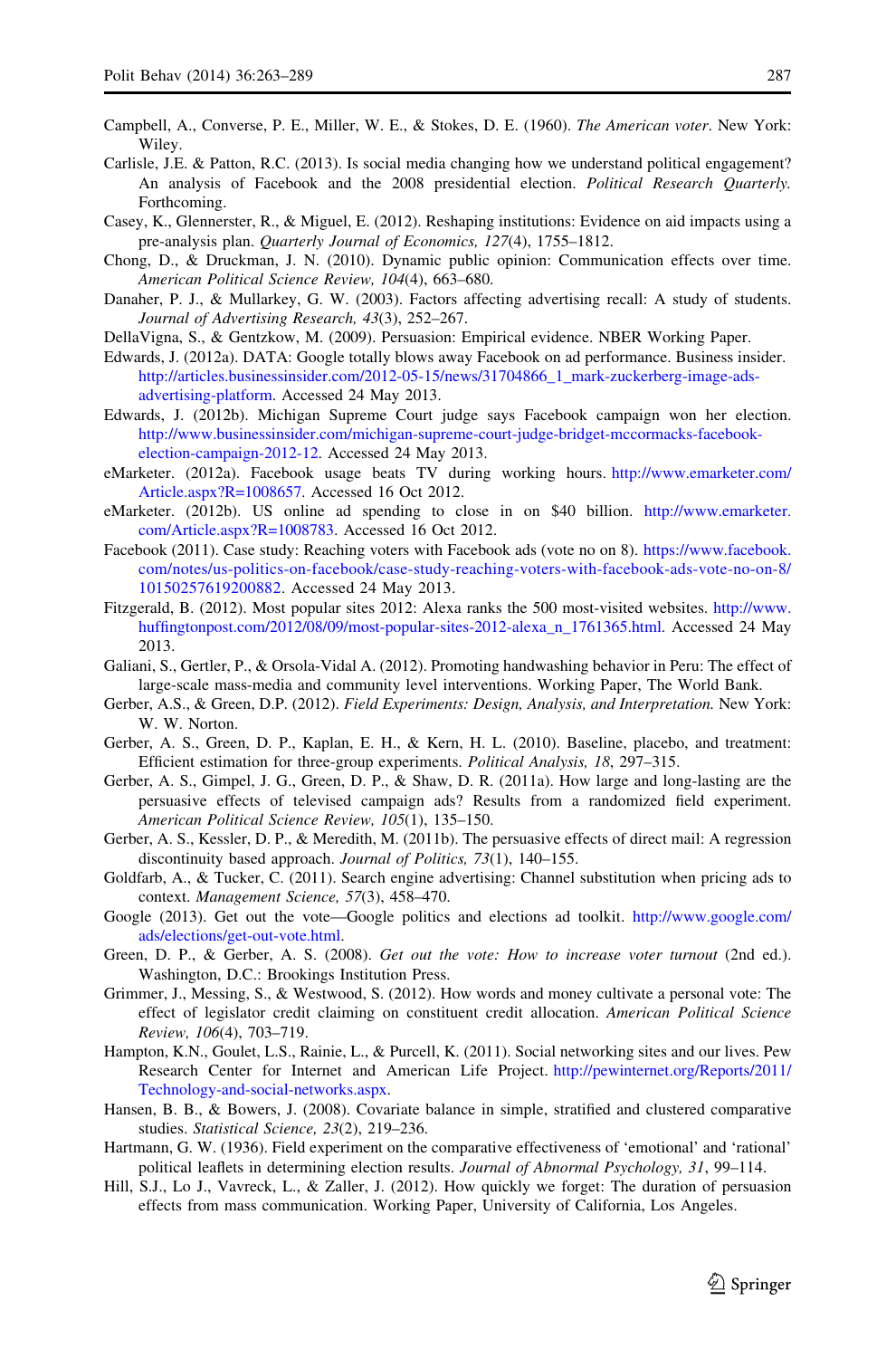- <span id="page-25-0"></span>Hovland, C.I., Lumsdaine, A.A., & Sheffield, F.D. (1949). Experiments on mass communication. Studies in Social Psychology.
- Huber, G.A. & Arceneaux, K. (2007). Identifying the persuasive effects of presidential advertising. American Journal of Political Science 51(4):961–981.
- Iyengar, S. (1991). Is anyone responsible? How television frames political issues. Chicago: University of Chicago Press.
- Kaid, L. L. (2012). Political advertising as political marketing: A retro-forward perspective. Journal of Political Marketing, 11, 29–53.
- Kam, C.D., & Zechmeister, E.J. (2013). Name recognition and candidate support. American Journal of Political Science. Forthcoming.
- Kaye, K. (2012). Digital ad spend gap widens between Obama and Romney. ClickZ. [http://www.](http://www.clickz.com/clickz/news/2192377/digital-ad-spend-gap-widens-between-obama-and-romney) [clickz.com/clickz/news/2192377/digital-ad-spend-gap-widens-between-obama-and-romney.](http://www.clickz.com/clickz/news/2192377/digital-ad-spend-gap-widens-between-obama-and-romney)
- Klapper, J. T. (1960). The effects of mass communication. New York: Free Press.
- Lacetera, N., Macis, M., & Mele, A. (2012). Viral altruism? A natural field experiment of social contagion in on-line networks. Working Paper. NET Institute.
- Ladd, J. M., & Lenz, G. S. (2009). Exploiting a rare communication shift to document the persuasive power of the news media. American Journal of Political Science, 53(2), 394–410.
- Lewis, R.A. & Reiley, D.H. (2012). ''Does retail advertising work? Measuring the effect of advertising on sales via a controlled experiment on Yahoo! Working paper, Google.
- Lewis, R.A., Reiley, D.H., & Schreiner, T.A. (2012). Ad attributes and attribution: Large scale field experiments measure online consumer acquisition. Working Paper, Google.
- Lewis, R.A. & Rao, J.M. (2012). On the near impossibility of measuring advertising effectiveness. Working Paper, Google.
- Lodge, M., Steenbergen, M. R., & Brau, S. (1995). The responsive voter: Campaign information and the dynamics of candidate evaluation. American Political Science Review, 89(2), 309–326.
- Middleton, J.A., & Aronow, P.M. (2011). Unbiased estimation of the average treatment effect in clusterrandomized experiments. Yale University. Unpublished manuscript.
- Mondak, J.J. (1995). Nothing to read: Newspapers and elections in a social experiment. Michigan.
- Mutz, D. C., & Reeves, B. (2005). The new videomalaise: Effects of televised incivility on political trust. American Journal of Political Science, 99(1), 1–15.
- Nickerson, D. W. (2005). Scalable protocols offer efficient design for field experiments. Political Analysis, 13(3), 233–252.
- Nickerson, D. W. (2007). Does email boost turnout? Quarterly Journal of Political Science, 2, 369-379.
- Paluck, E. L., & Green, D. P. (2009). Deference, dissent, and dispute resolution: An experimental intervention using mass media to change norms and behavior in Rwanda. American Political Science Review, 103(4), 622–644.
- Panagopoulos, C., & Green, D. P. (2008). Field experiments testing the impact of radio advertisements on electoral competition. American Journal of Political Science, 52(1), 156–168.
- Patterson, T. E., & McClure, R. D. (1977). The unseeing eye. New York: Berkley Publishing Group.
- Petty, R. E., & Cacioppo, J. T. (1986). The elaboration likelihood model of persuasion. Advances in Experimental Social Psychology, 19, 124–181.
- Pew Internet and American Life Project (2012). Changes to the way we identify internet users. http://www.pewinternet.org/~[/media//Files/Reports/2012/Commentary%20-%20counting%20inter](http://www.pewinternet.org/~/media//Files/Reports/2012/Commentary%20-%20counting%20internet%20users.pdf) [net%20users.pdf](http://www.pewinternet.org/~/media//Files/Reports/2012/Commentary%20-%20counting%20internet%20users.pdf). Accessed 24 May 2013.
- Public Religion Research Institute (2012). Few Americans use social media to connect with their faith communities. <http://publicreligion.org/research/2012/08/july-2012-tracking-survey/>. Accessed 24 May 2013.
- Rosenbaum, P. (2002). Observational studies (2nd ed.). New York: Springer.
- Ryan, T. J. (2012). What makes us click? Demonstrating incentives for angry discourse with digital-age field experiments. Journal of Politics, 74(4), 1138–1152.
- Sears, D.O., & Kosterman, R. (1994). Mass media and political persuasion. In persuasion: Psychological insights and perspectives. Boston: Allyn and Bacon.
- Stokes, D. E. (1963). Spatial models of party competition. American Political Science Review, 57(2), 368–377.
- Stokes, D.E. & Miller, W.E. (1966). Party Government and the Saliency of Congress. In E.M. Warren, & E.S. Donald (Eds.), Elections and the political order, Angus Campbell, Phillip Converse, New York: Wiley.